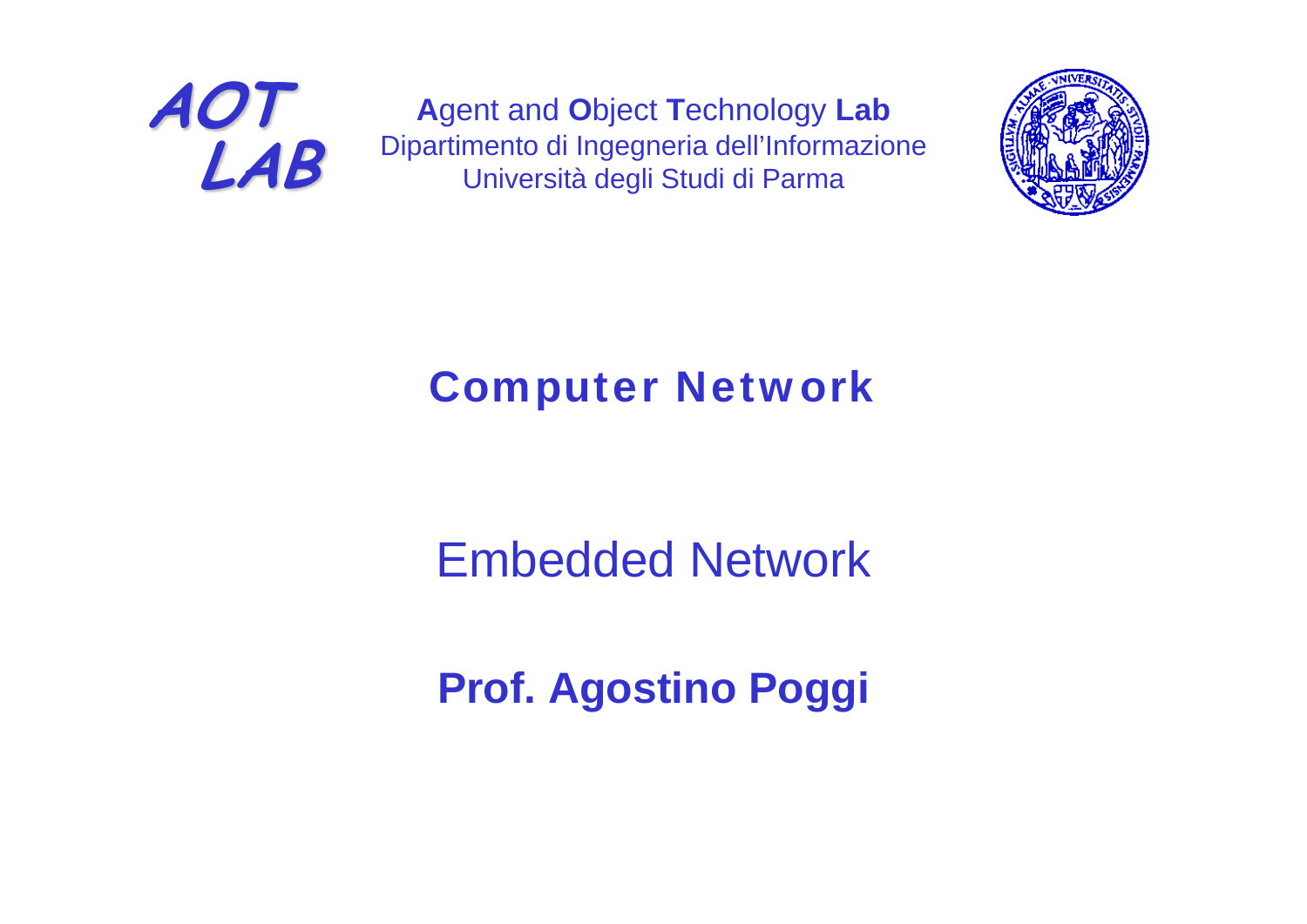#### **AOT LAB** Protocol Stacks for Embedded<br> **LAB** Systems

- Heart of a each protocol stack is its MAC mechanism
	- $\mathcal{L}(\mathcal{A})$ **Determinism**
	- **Efficiency**
	- Priority
	- **Optimization**
	- **EXECOMPLEXELY**
	- Cost
- ◆ Two directions
	- **Adapt general protocols for embedded systems**
	- $\mathcal{L}^{\mathcal{L}}$ Build specialized protocols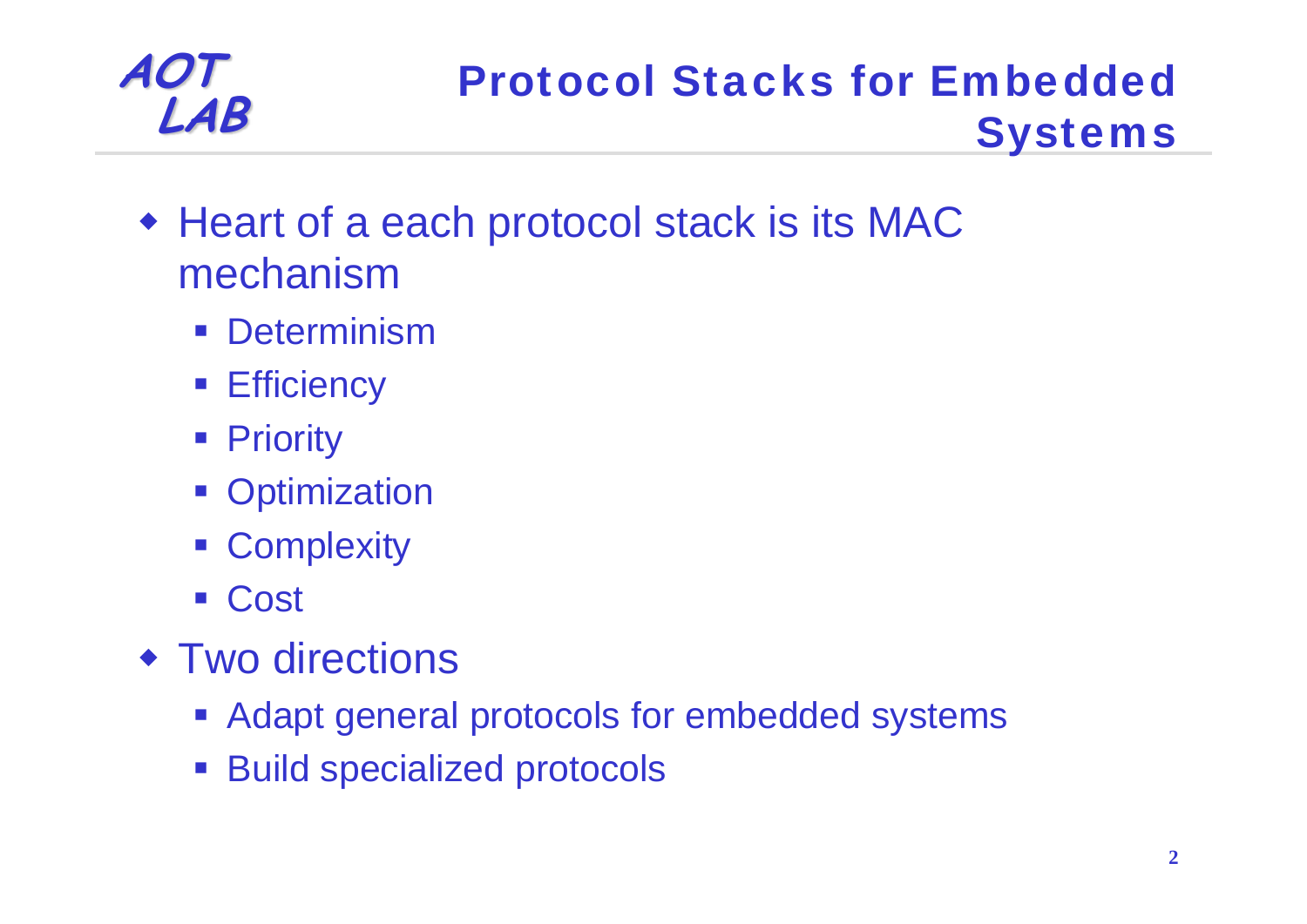#### **LAB** Message Priority

- Local priority
	- Each node can transmit its highest priority message when it gets a turn on the bus
	- Or, it can implement some form of round-robin message transmission, ...
- Global priority
	- Which node gets the next turn on the bus?
	- Could be a function of round-robin selection of nodes?
	- Could be a function of the node's inherent priority?
	- Could be a function of the priority of the highest message on the node – <sup>a</sup>"global message priority" scheme?
- Fundamental tension
	- $\mathcal{L}_{\mathcal{A}}$ Reducing latency for high-priority nodes/messages
	- Or, ensuring fairness/no starvation for low-priority nodes/messages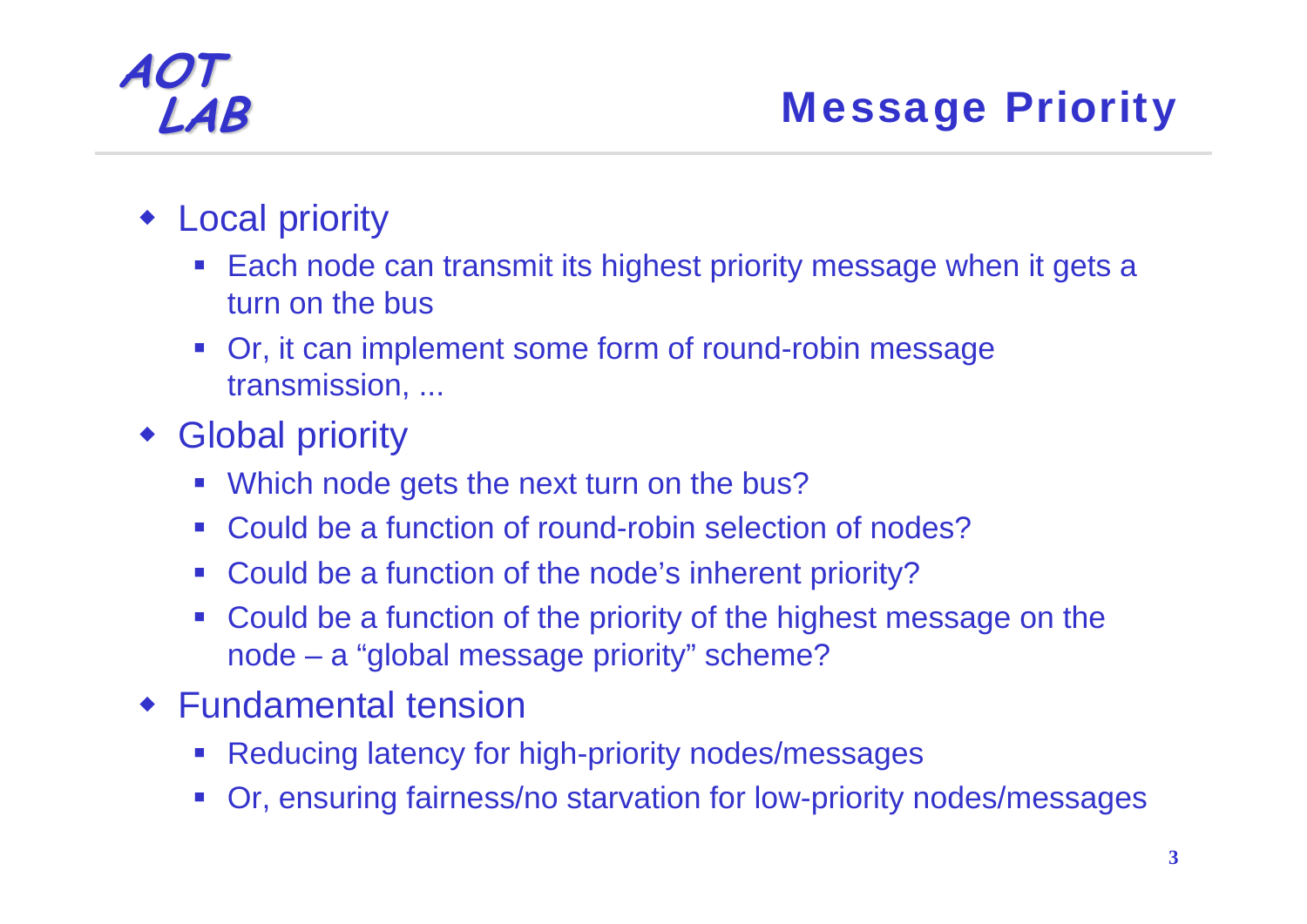#### **Embedded Protocol Family Tree**

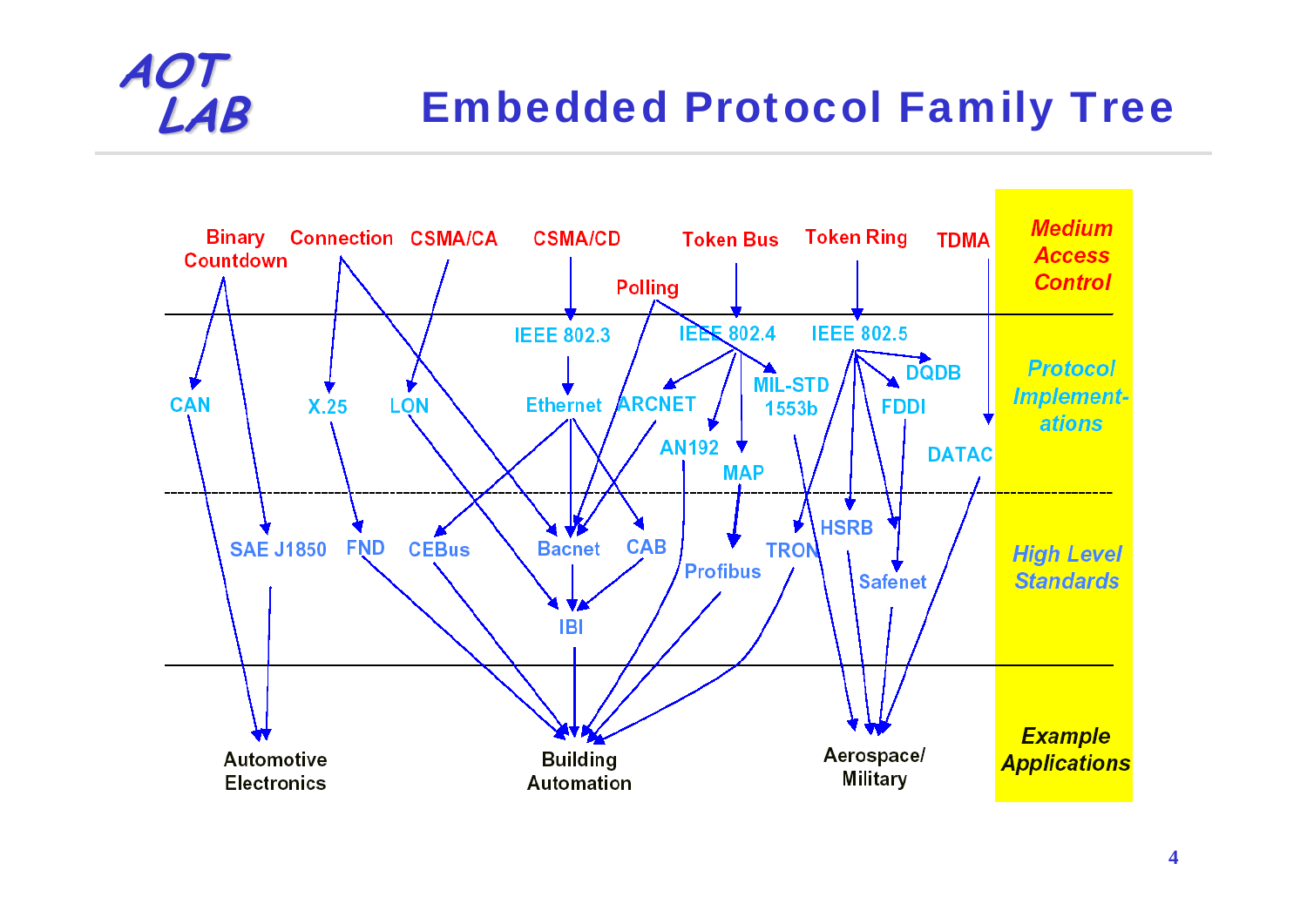

**Polling** 

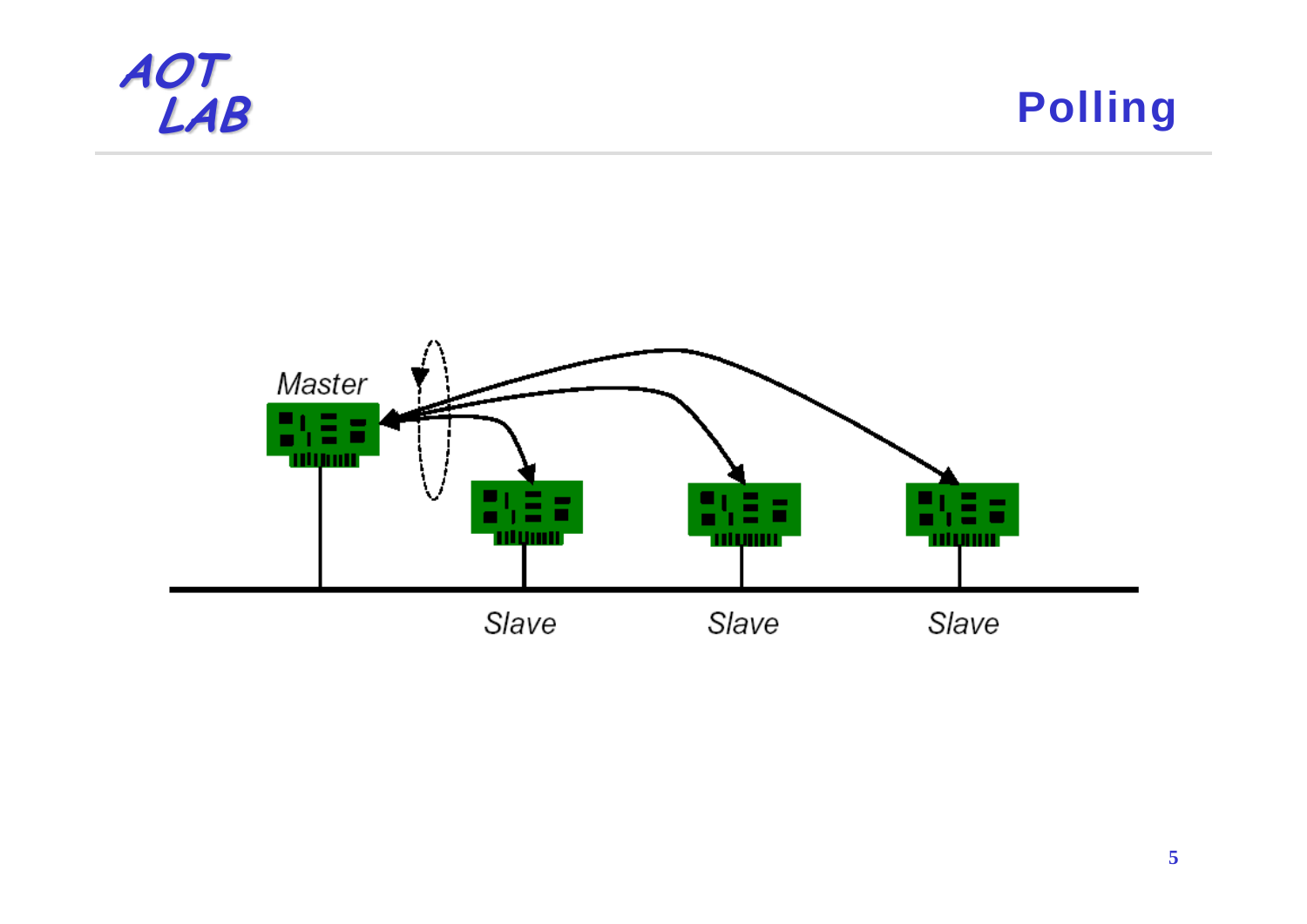**LAB** Polling

- ♦ Advantages
	- Simple protocol to implement
	- $\mathcal{L}_{\mathcal{A}}$ Historically very popular
	- Bounded latency for real-time applications
- Disadvantages
	- Single point of failure from centralized master
	- $\mathcal{L}(\mathcal{A})$ Polling consumes bandwidth
	- $\mathcal{L}_{\mathcal{A}}$  Network size fixed during installation (not robust)
		- Or, master must discover nodes during reconfiguration
	- Prioritization is local to each node
		- But can use centralized load balancing
		- Polling need not be in strict order; it could be, for example: 1, 2, 1, 3, 4, 1, 5, 1, 3, 1, 6, … (repeats)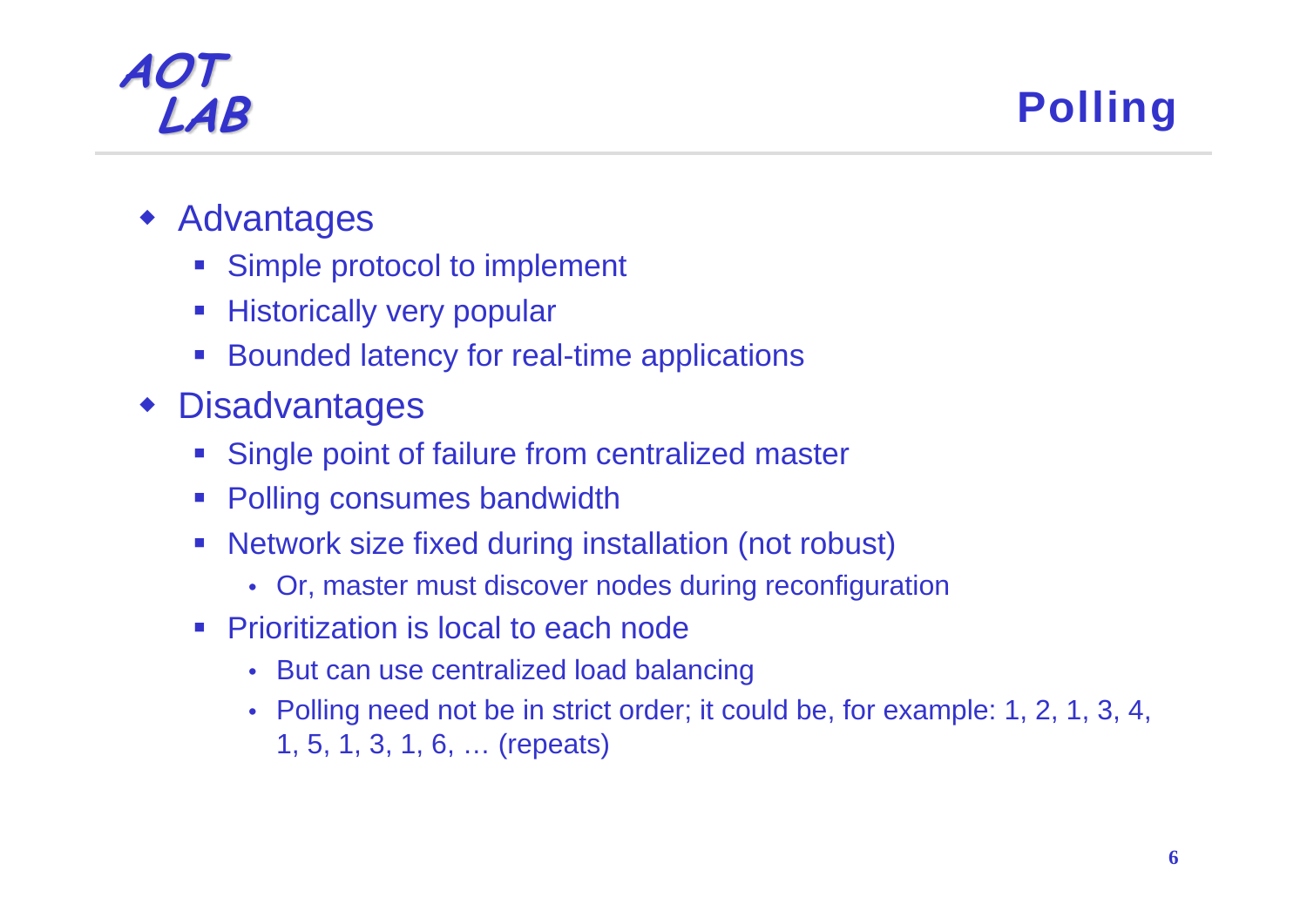



**7**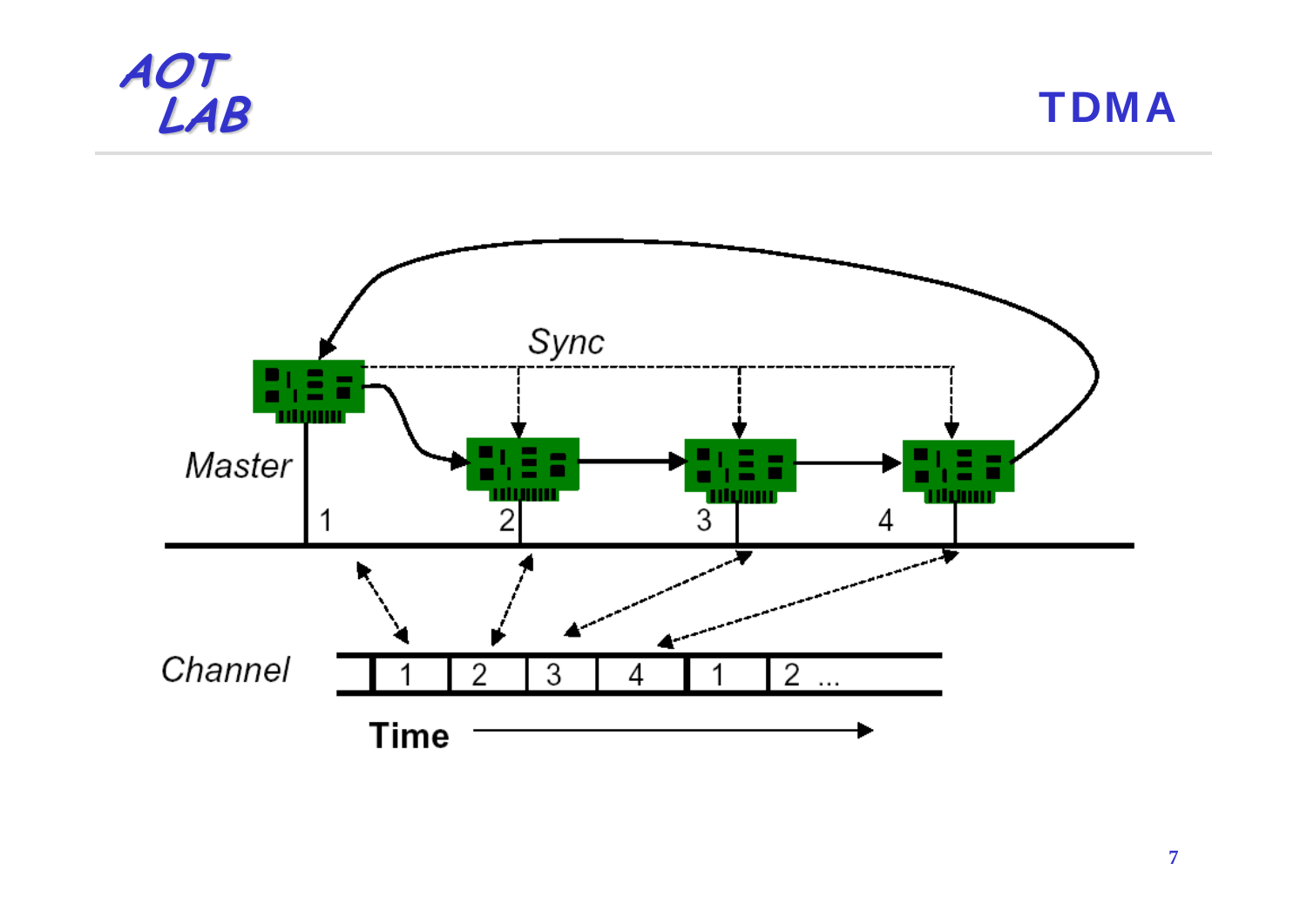

- ♦ Advantages
	- $\overline{\mathbb{Z}}$ Simple protocol to implement
	- **Deterministic response time**
	- No wasted time for master polling messages
- ♦ **Disadvantages** 
	- Single point of failure from the bus master
	- Wasted bandwidth when some nodes are idle
	- $\left\vert \cdot \right\rangle$ Requires stable clocks
	- Network size fixed during installation (not robust)
	- Prioritization is local to each node
		- Can use centralized load balancing
- Variation: Variable Length TDMA (~Implicit Token)
	- Unused time slices are truncated to save time
	- More efficient use of bandwidth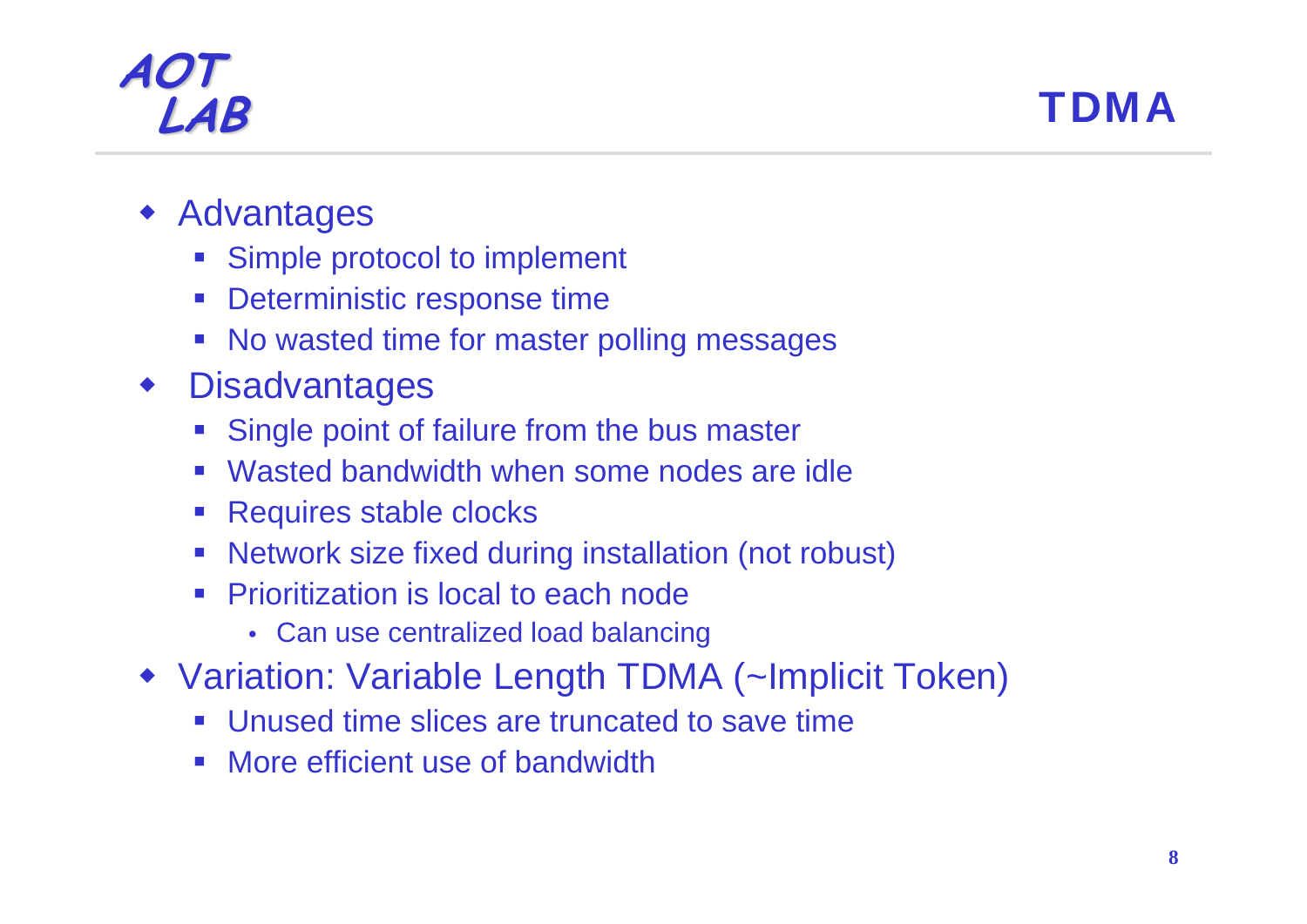



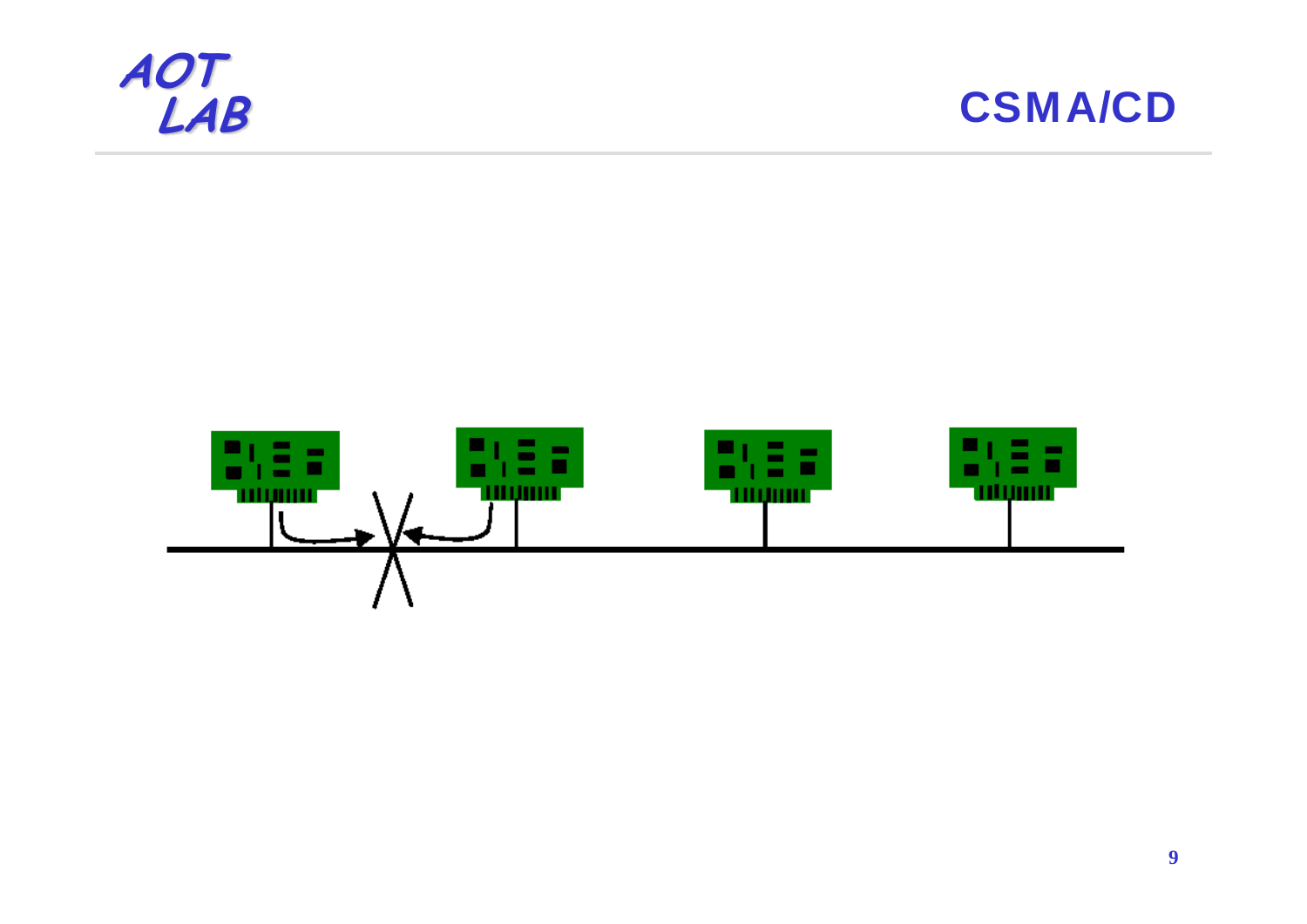**LAB** CSMA/CD

- ♦ Advantages
	- Small latency for low traffic load
	- $\mathcal{C}_{\mathcal{A}}$ Network initialization/configuration is not required
	- $\mathcal{L}_{\mathcal{A}}$ Node can enter or leave the network without any interruption
	- $\mathcal{L}^{\mathcal{A}}$ Supports many nodes
	- $\mathcal{C}_{\mathcal{A}}$ Probabilistic global prioritization is possible
	- $\mathcal{L}_{\mathcal{A}}$ Extensive installed base and support
- ♦ **Disadvantages** 
	- **Service Service**  Designed for aperiodic traffic - not ideal for synchronized control loops
	- $\mathcal{L}_{\mathcal{A}}$  Collision detection is an analog process which is not always practical
	- Unbounded individual message latency
	- $\mathcal{L}^{\text{eff}}$ Poor efficiency under heavy loads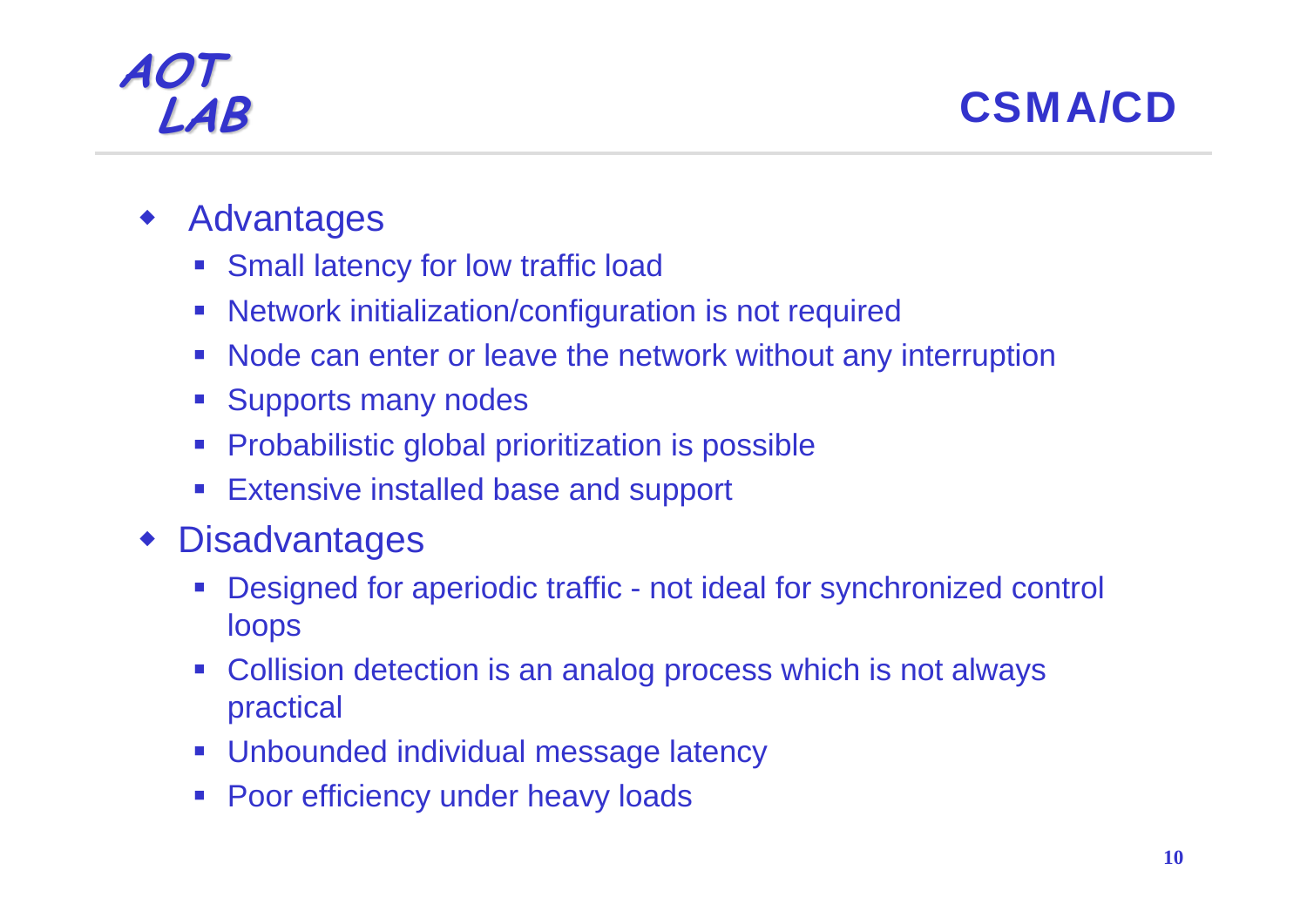

**Token Bus** 

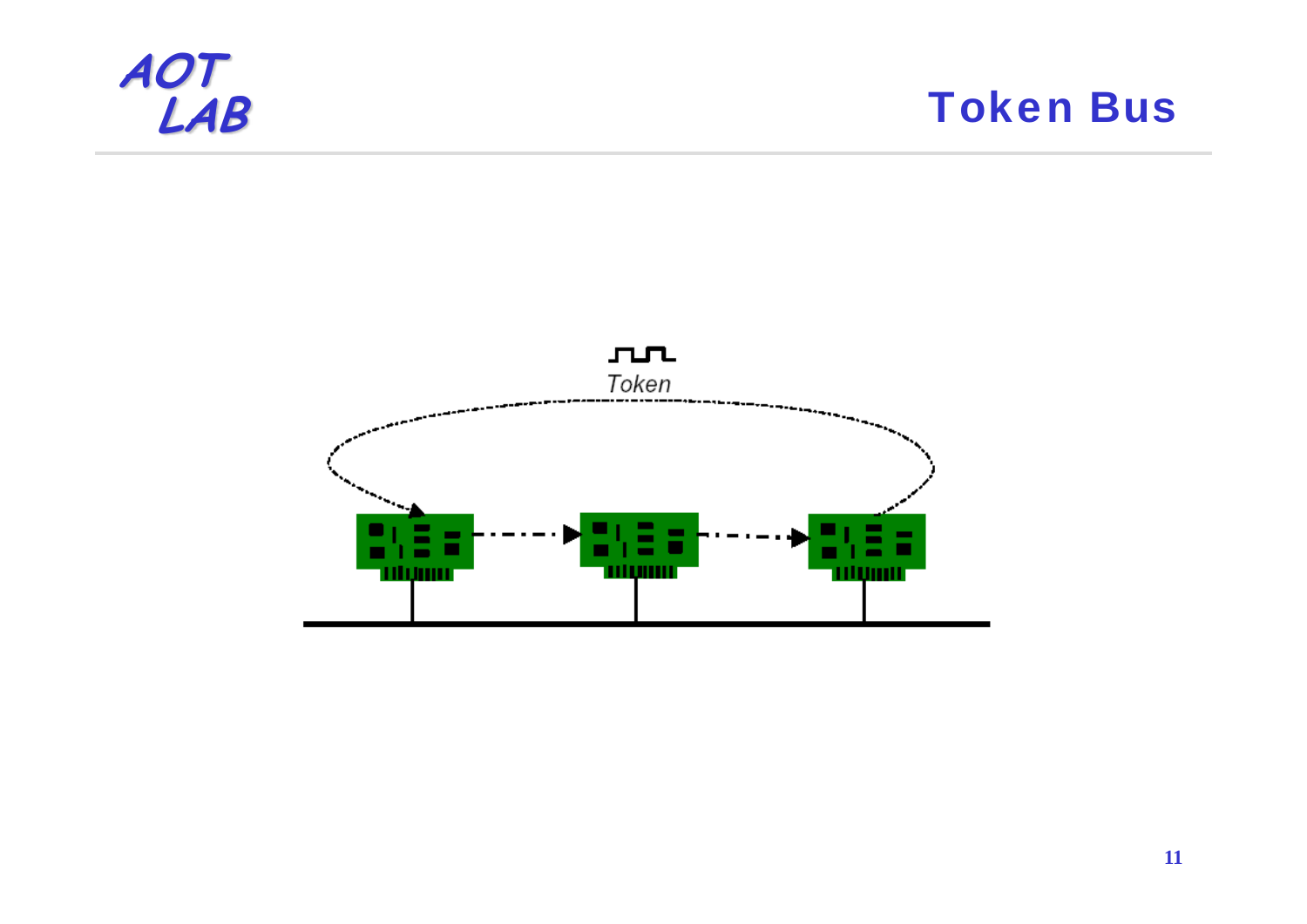#### **LAB** Token Bus

- Advantages
	- **Bounded latency for real-time control applications**
	- **High throughput during heavy traffic**
	- **On-the-fly reconfiguration**
- Disadvantages
	- **Token passing latencies under light traffic conditions**
	- **Prioritization local to each node**
	- **Example 1 Figure 1 Figure 1 Figure 1 Figure 1 Figure 1 Figure 1 Figure 1 Figure 1 Figure 1 Figure 1 Figure 1 Figure 1 Figure 1 Figure 1 Figure 1 Figure 1 Figure 1 Figure 1 Figure 1 Figure 1 Figure 1 Figure 1 Figure 1 Figu**
	- **Token initialization, loss, and duplication recovery** overhead
	- **Collisions may occur during initialization and** reconfiguration
	- Complex protocol (especially at MAC sub-layer)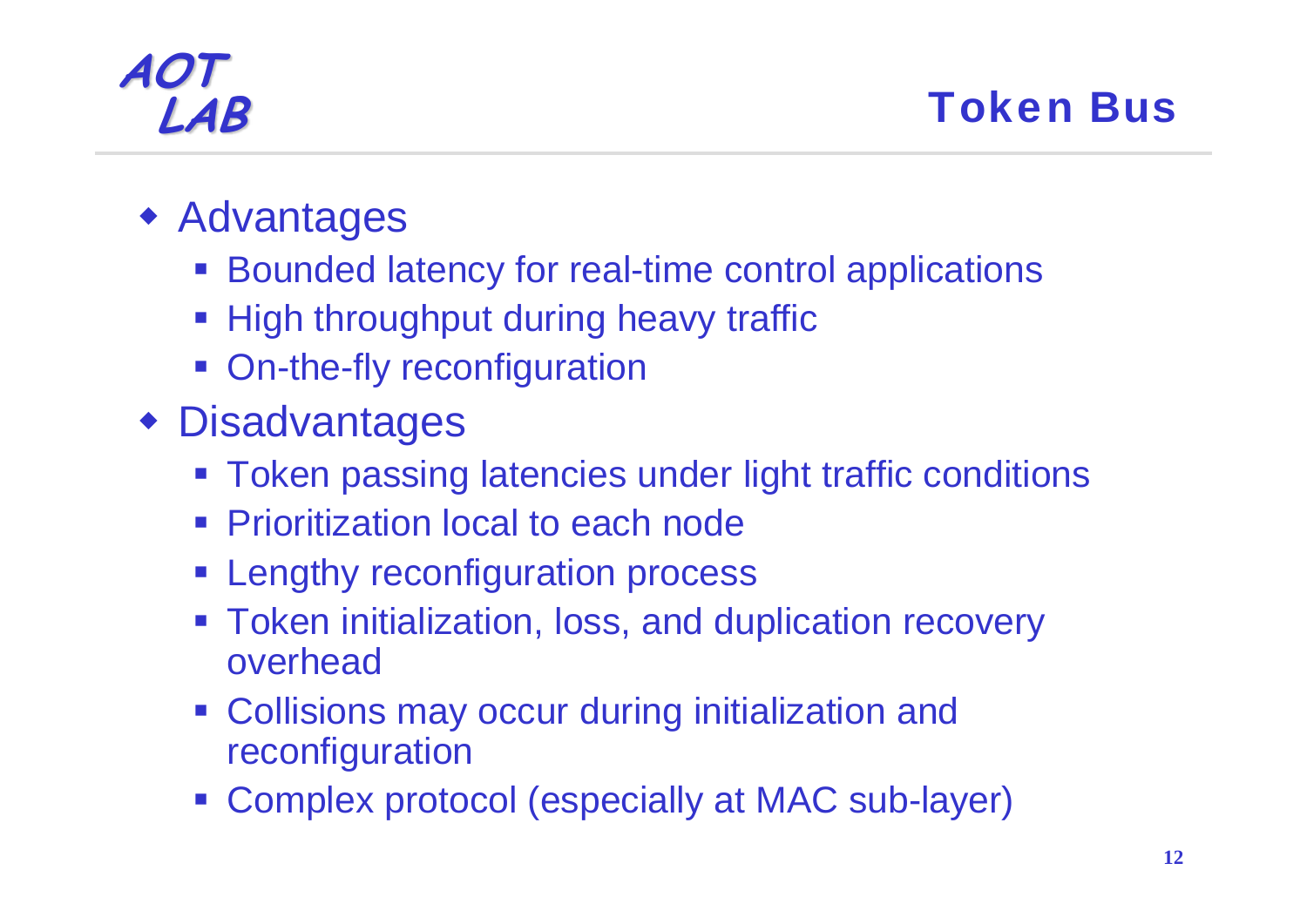

**Token Ring** 

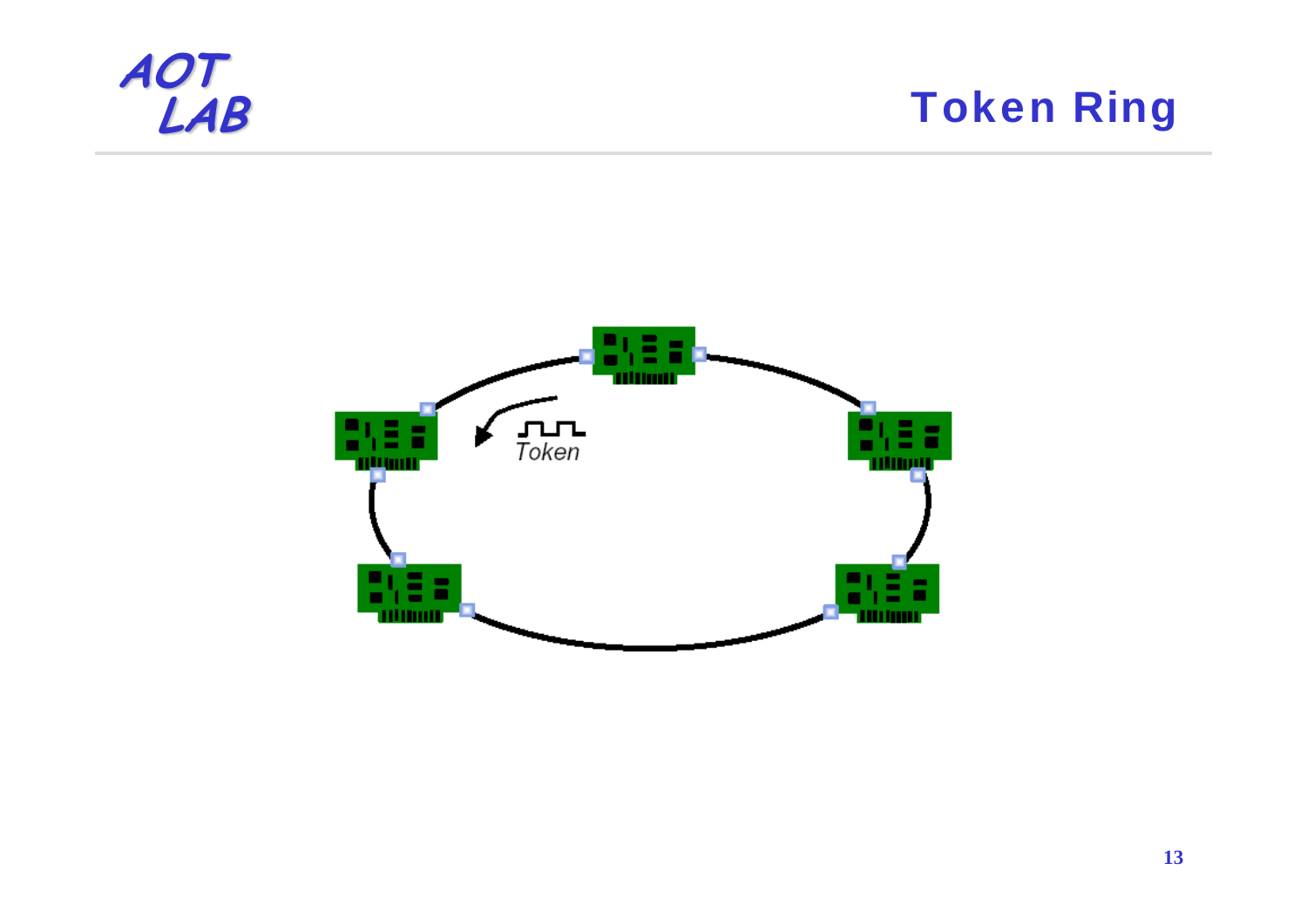#### **LAB** Token Ring

- ♦ Advantages
	- $\mathbb{Z}^{\mathbb{Z}}$ Bounded latency for real-time control applications
	- $\mathcal{L}^{\mathcal{A}}_{\mathcal{A}}$ High throughput during heavy traffic
	- $\mathcal{L}_{\mathrm{max}}$ Global and local priority mechanism available
	- On-the-fly reconfiguration with node bypass hardware
	- Well suited for fiber optic media
	- $\mathcal{L}_{\mathcal{A}}$ Each station acts as a repeater - strengthens the signal
- ♦ **Disadvantages** 
	- Moderate latency for light traffic (token passing overhead)
		- Not as bad as token bus
	- Centralized monitor (designated at initialization)
	- Token initialization, loss, and duplication recovery overhead
	- **Service Service** Propagation delay is based on the number of nodes
	- **Cut in the wire disables the entire network**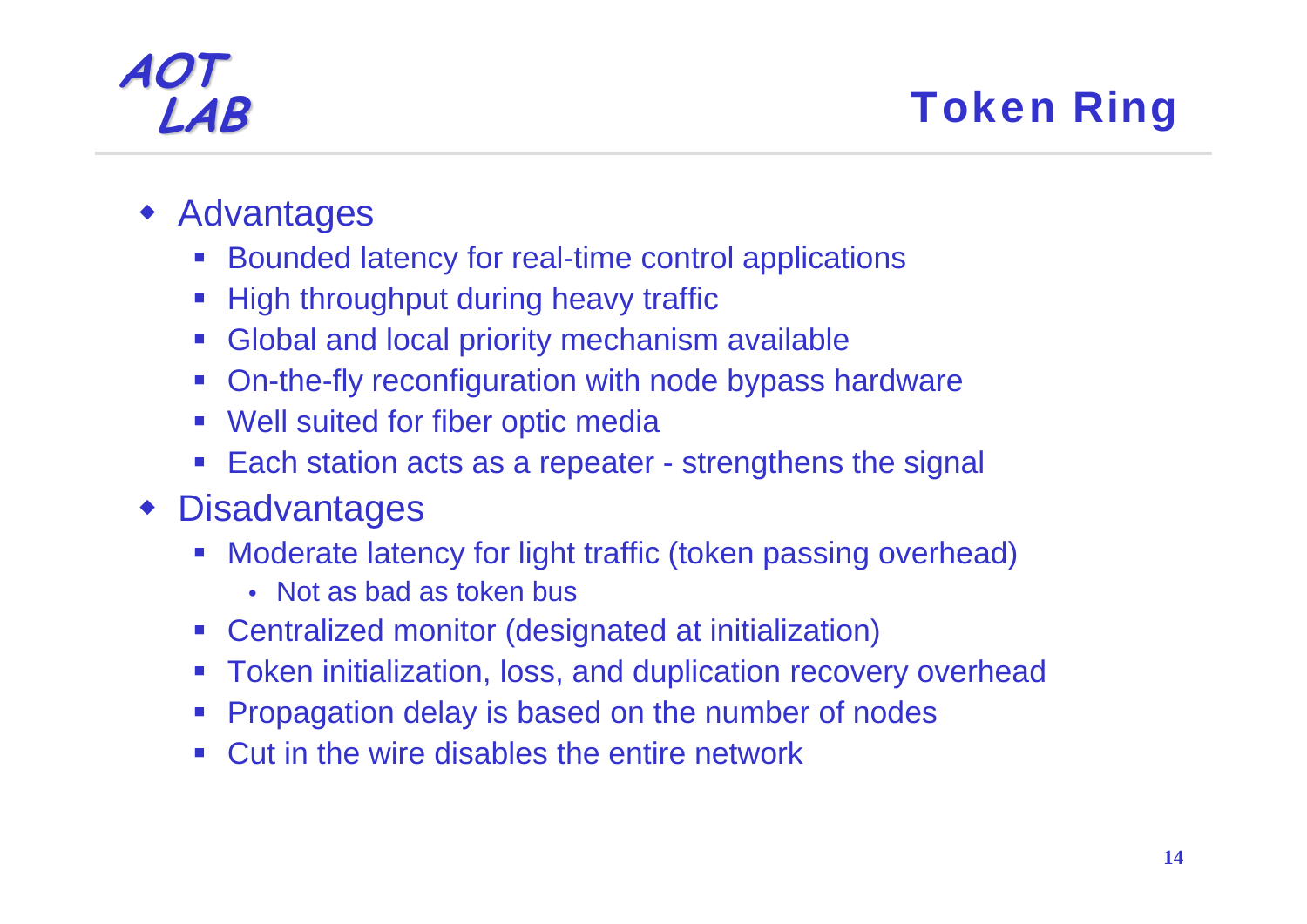#### **Reservation CSMA/CA**

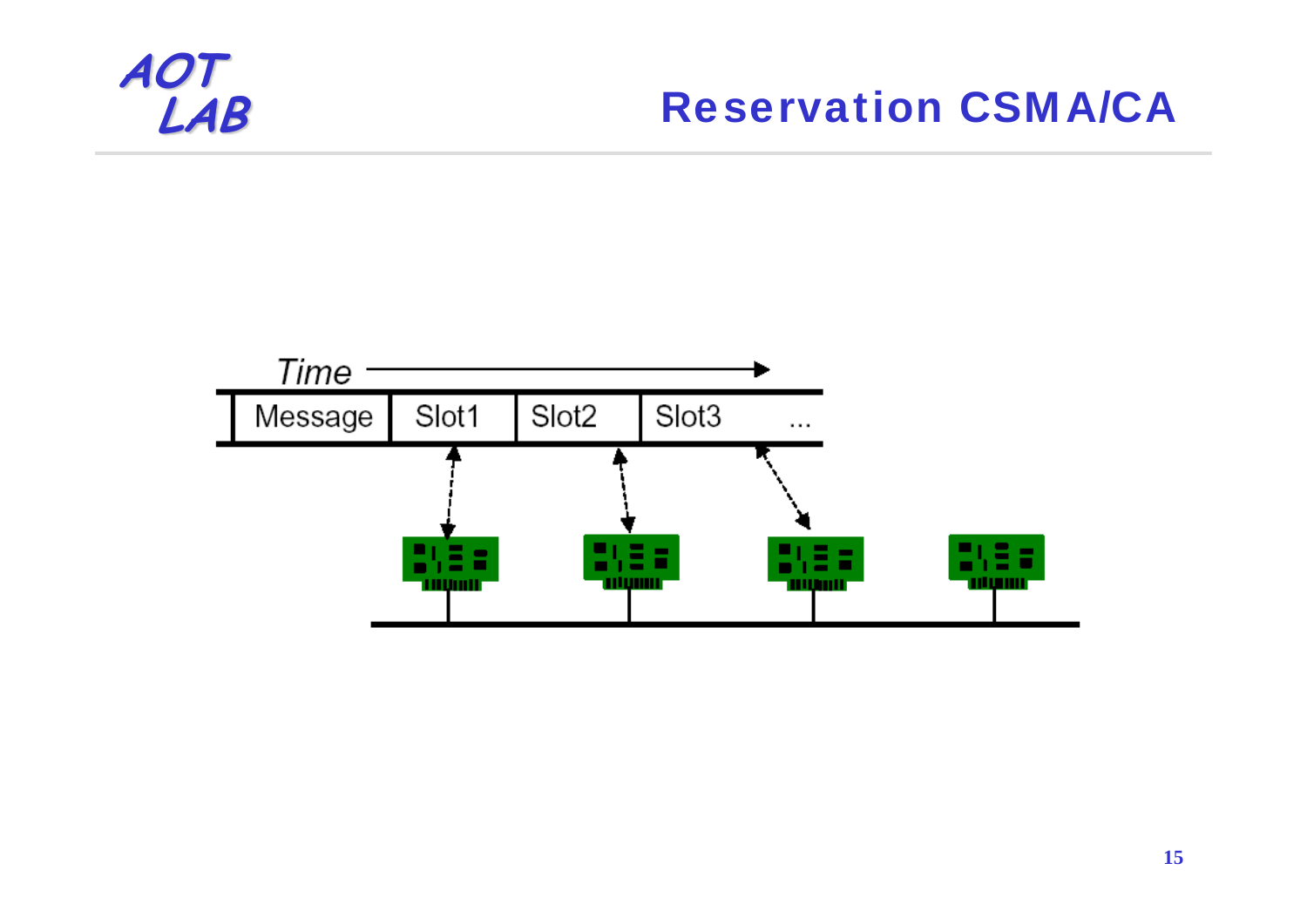#### ♦ Advantages

- **Small latency for light traffic**
- **Good throughput under heavy traffic**
- Global prioritization through fixed slots prioritized implicit token passes
- Bounded latency through rotating slots non-prioritized implicit token passes

#### Disadvantages

- Restarting time slots from an idle bus can be difficult
	- Send dummy messages to avoid idle state
- Collisions can occur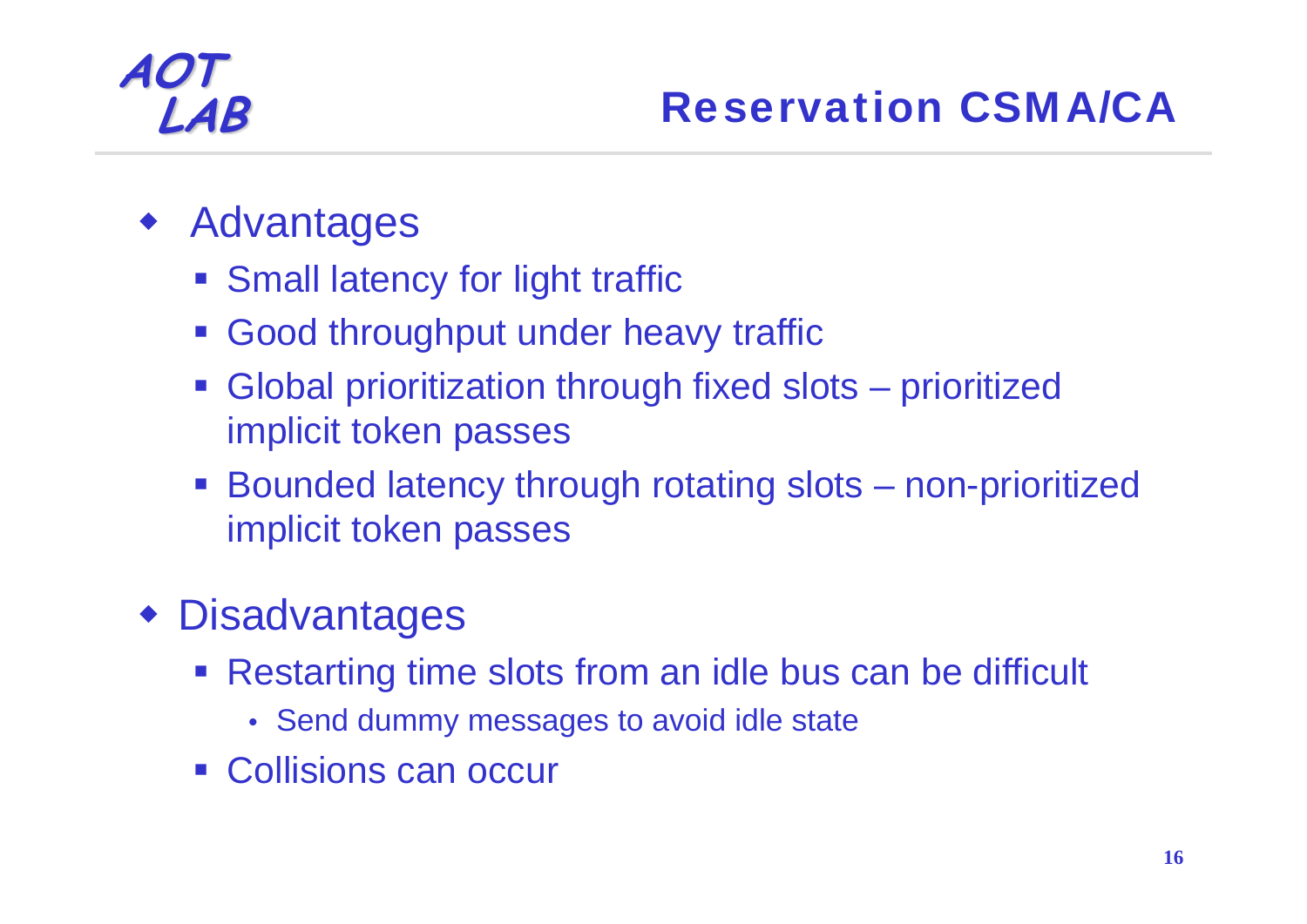

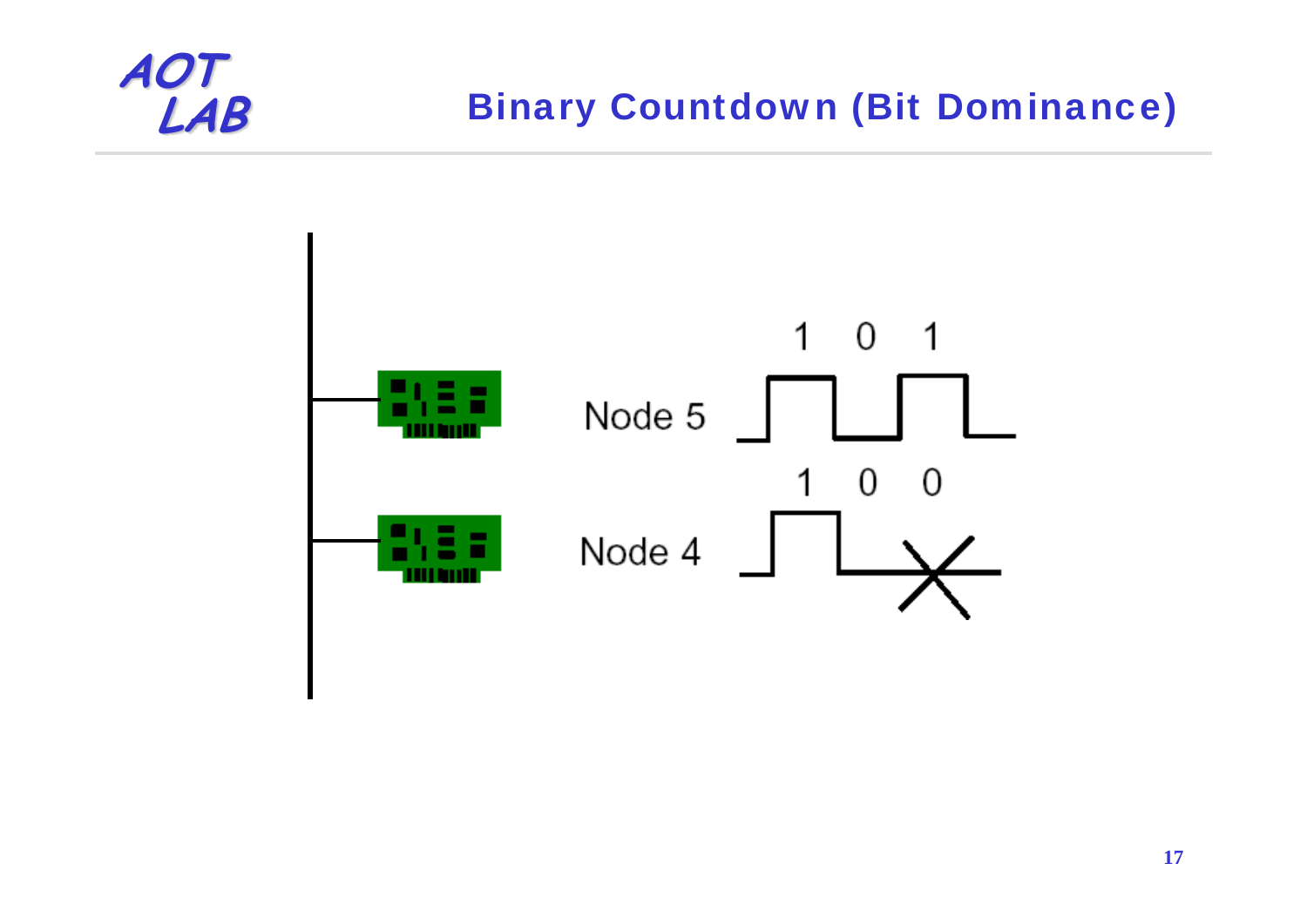

- Each node is assigned a unique identification number
- All nodes wishing to transmit compete for the channel by transmitting a binary signal based on their identification value
- A node drops out the competition if it detects a dominant state while transmitting a passive state
- Thus, the node with the highest identification value wins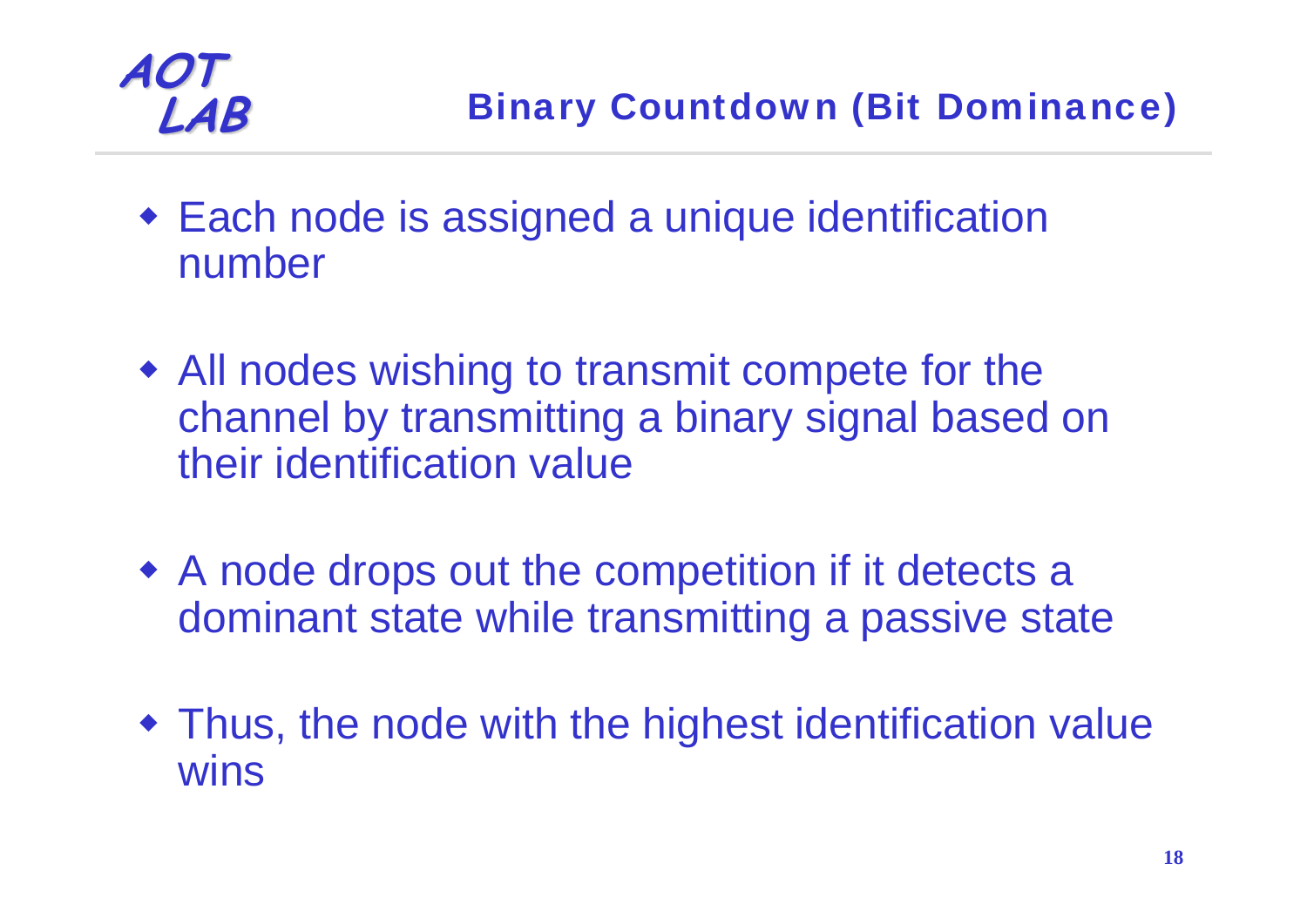- ♦ Advantages
	- High throughput under light loads
	- $\mathcal{L}_{\mathrm{eff}}$ Local and global prioritization possible
	- $\mathcal{L}_{\mathcal{A}}$ Arbitration is part of the message - low overhead
- ♦ **Disadvantages** 
	- Propagation delay limits bus length (2 times the propagation delay of a bit)
	- Unfair access node with a high priority can "hog" the network
	- $\mathcal{L}^{\mathcal{A}}$ Poor latency for low priority nodes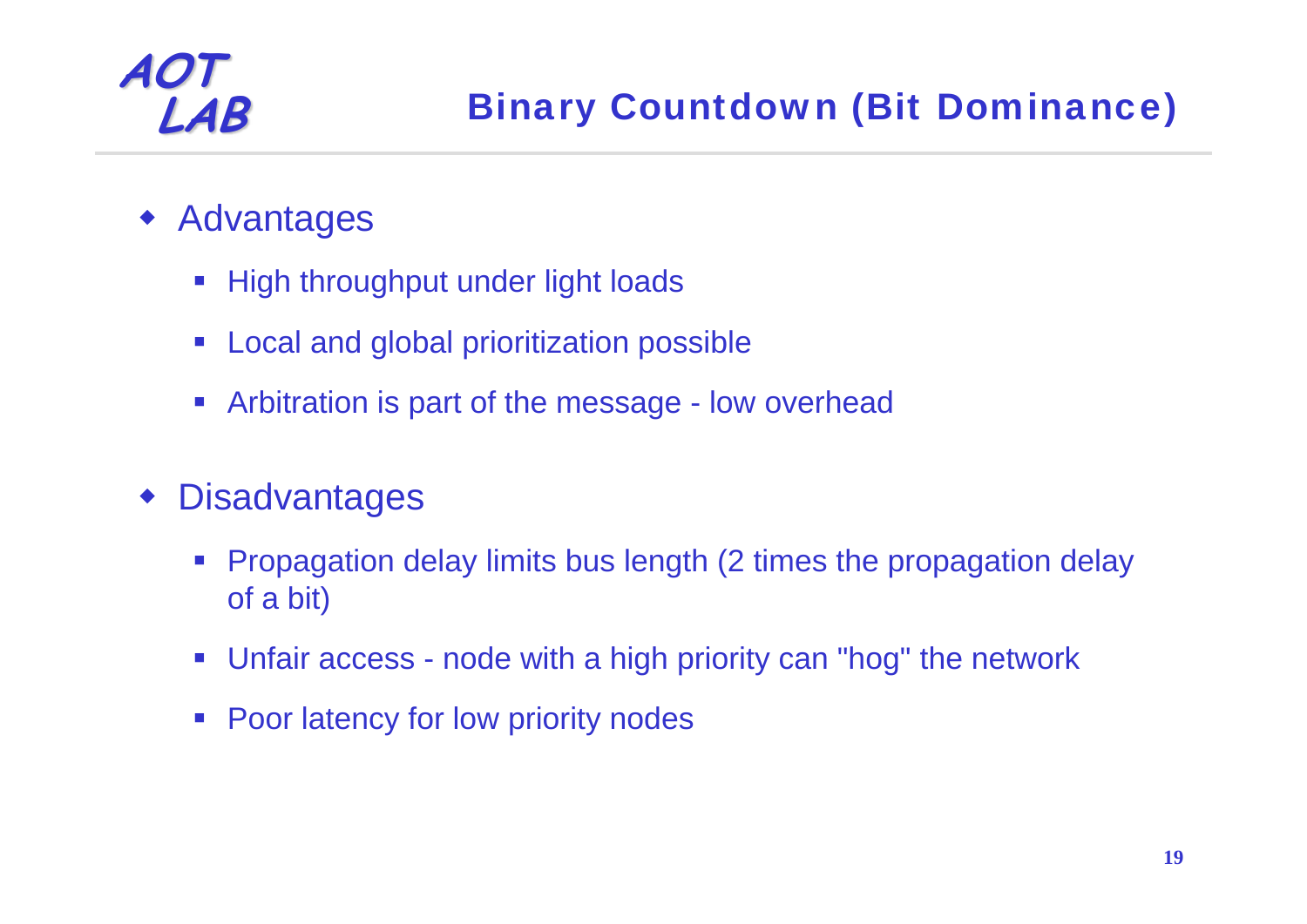- Protocols are optimized for different operating scenarios
	- **Collision-based** 
		- High number of possible transmitters
		- Low number of active transmitters
		- Arbitration overhead proportional to activity
	- Token-based, time-multiplexed & polled
		- Moderate number of total transmitters
		- Handles worst case activity without a problem
		- Arbitration overhead relatively constant
	- **Binary countdown** 
		- Moderately large number of message types
		- Arbitration overhead constant
		- Global prioritization (but no mechanism for fairness)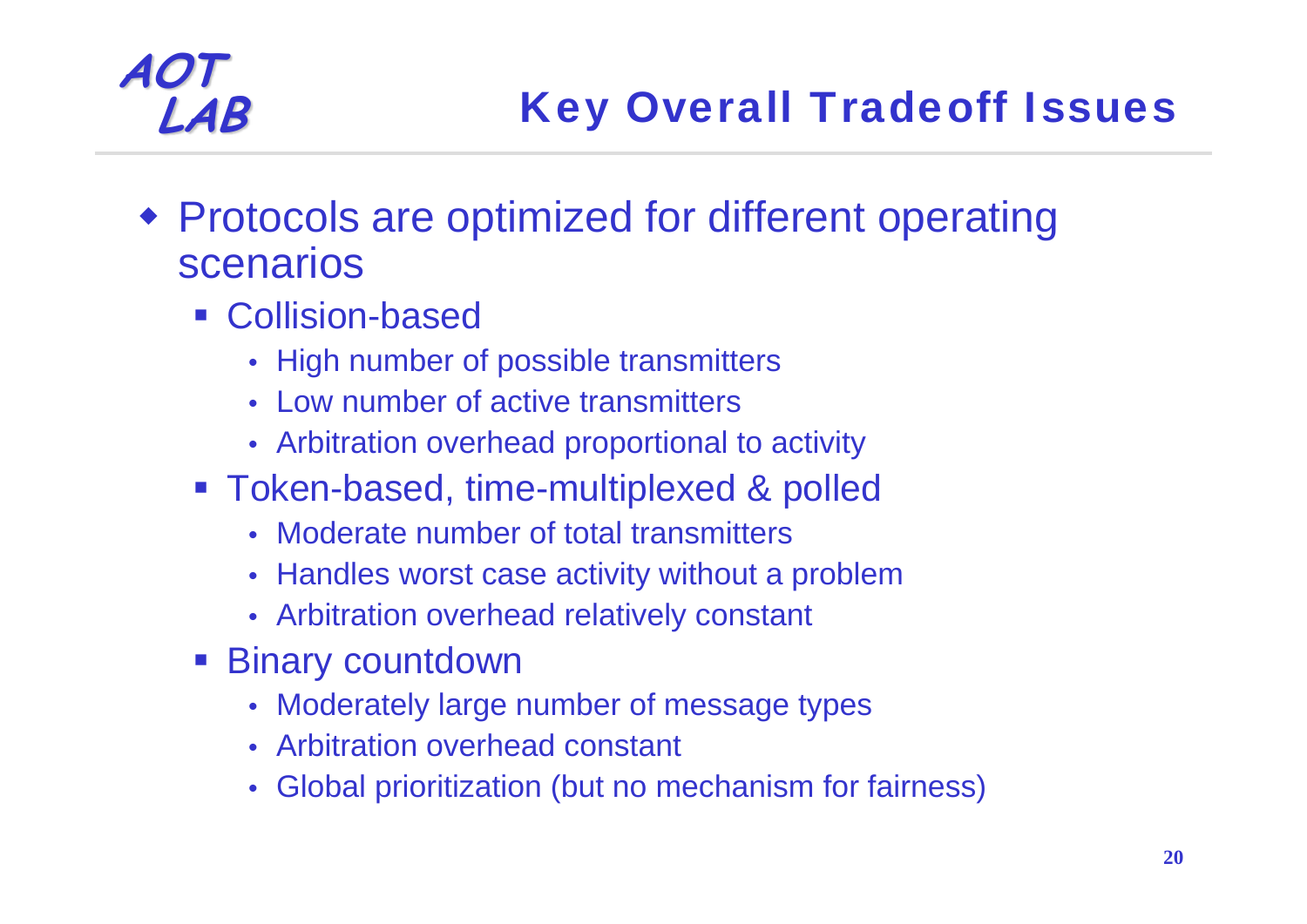#### **LAB** Emulation

- You can use one protocol to emulate another
- ♦ Use Ethernet (CSMA/CD) to emulate:
	- Г Master/slave polling – slaves only respond when polled
	- Token bus use explicit token messages; application only transmits when it has the token
	- Г TDMA – slaves measure time from message from master and transmit appropriately
- ♦ But, there is no free lunch
	- **Slot**" time involves round-trip through OS – longer than a couple bit times
- "Slice" time must account for CPU/OS jitter, not just HW oscillator drift

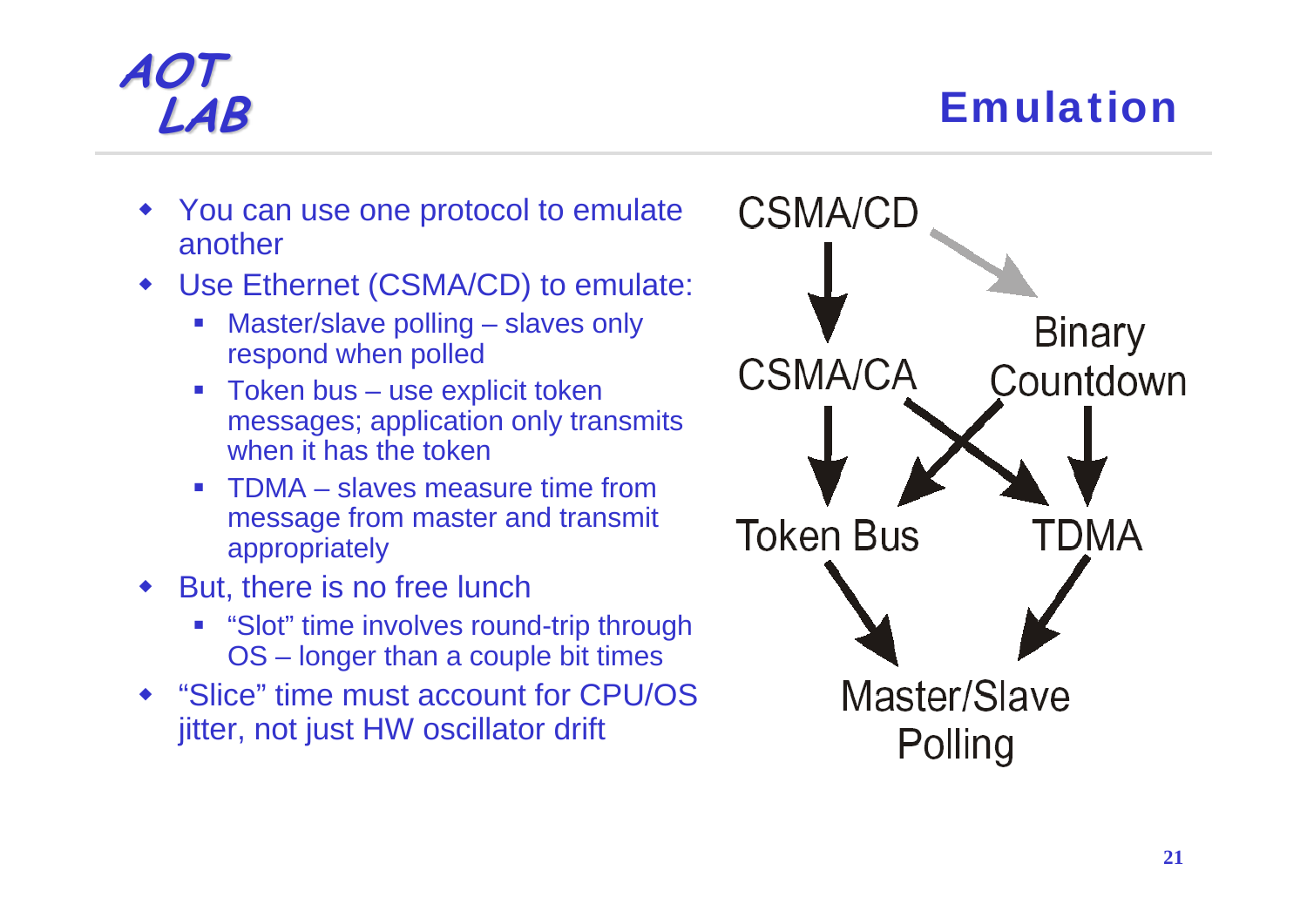- Ethernet is becoming a low cost hardware
- A lot of embedded systems include
	- **RTOS**
	- Ethernet, TCP/IP and socket API
	- Data communication has not real-time constraints
		- Exchange of data is not critical
		- Exchange rate is low
- Some embedded systems need real-time communication
- Ethernet is not suitable for real-time performance
	- Ethernet MAC is CSMA/CD
	- CSMA/CD is not deterministic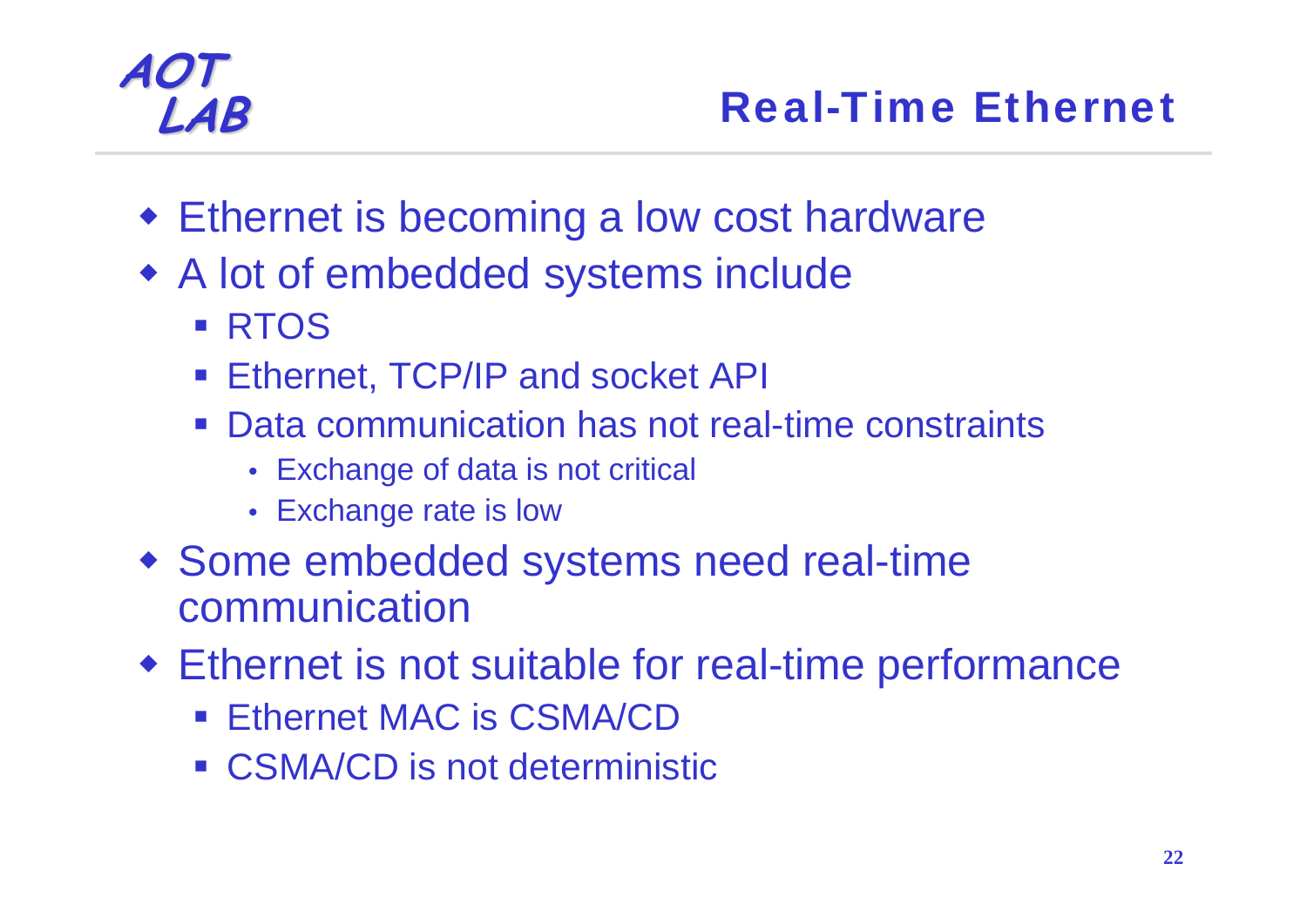- Real-Time Ethernet protocol does not inhibit CSMA/CD
- Real-Time Ethernet protocol places restrictions on the higher level software (application) which controls access to the medium
	- **Only proprietary nodes on the net**
	- **Devices are divided into two sets** 
		- One device acts as controller node
		- All other devices act as remote nodes
	- **Remote nodes may access the network bus until the** controller sends a request to it
	- **Remote nodes have a fixed amount of time to respond** to a controller request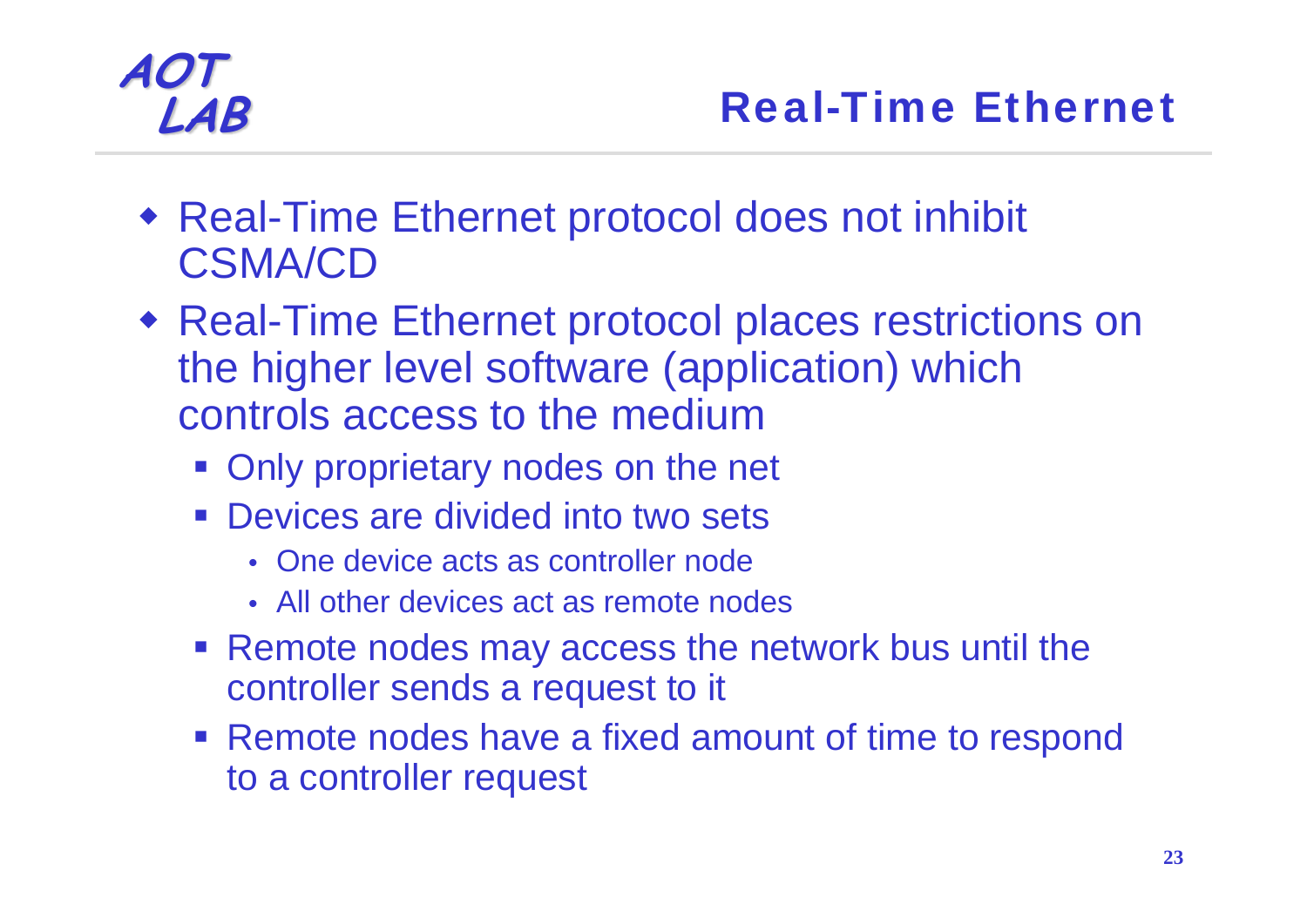#### **LAB** Real-Time Ethernet

- Advantages
	- $\mathcal{L}^{\text{max}}$ **Deterministic**
	- Easy to be implemented
	- **Support TCP/IP and socket API**
	- **ELOW COST**
- Pitfalls
	- Centralized control
	- **Reduced performance**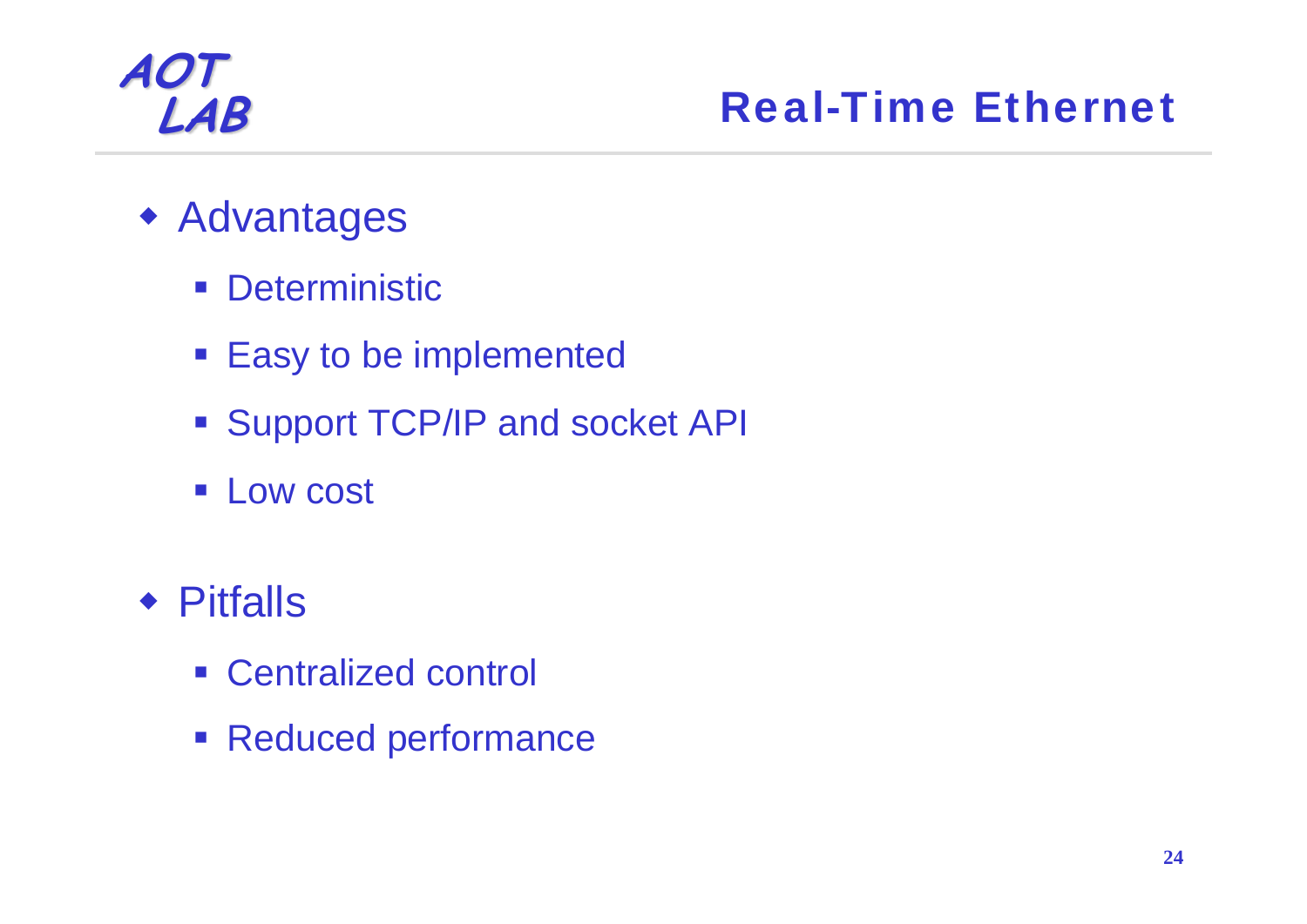#### **LAB** Home Networking

- **Installation problems** 
	- **Difficulties to add cables**
	- **Need of moving devices**
- ◆ Solutions
	- Wireless network
	- Reuse pre-existing cables
		- Phone cables
		- Power cables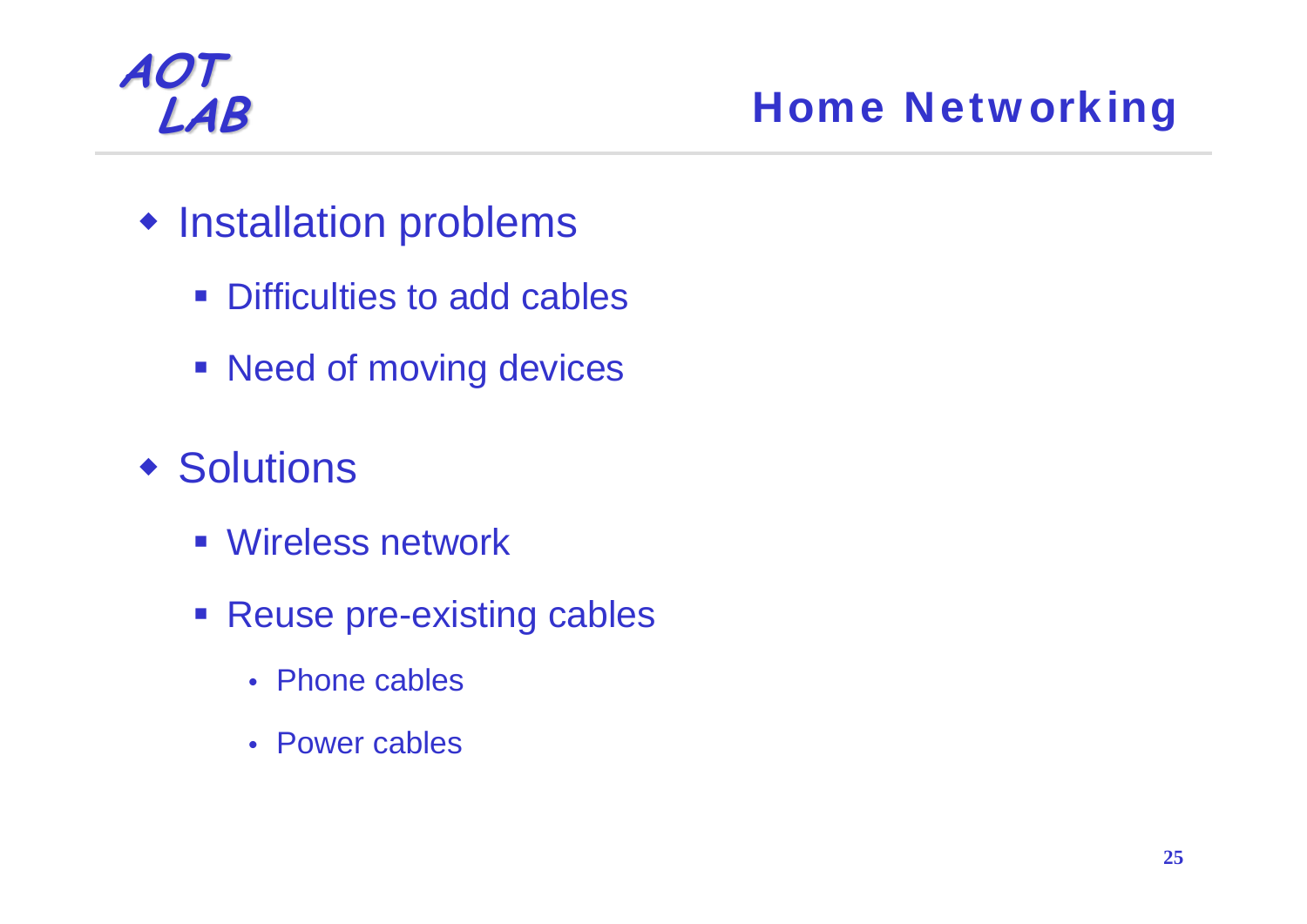

 Home Phoneline Network Alliance (HomePNA) uses phone lines as transport medium

 Frequency-division multiplexing (FDM) puts digital data on separate frequencies from the voice signals being carried by the phone line

 Operates at a constant rate even when the phone is in use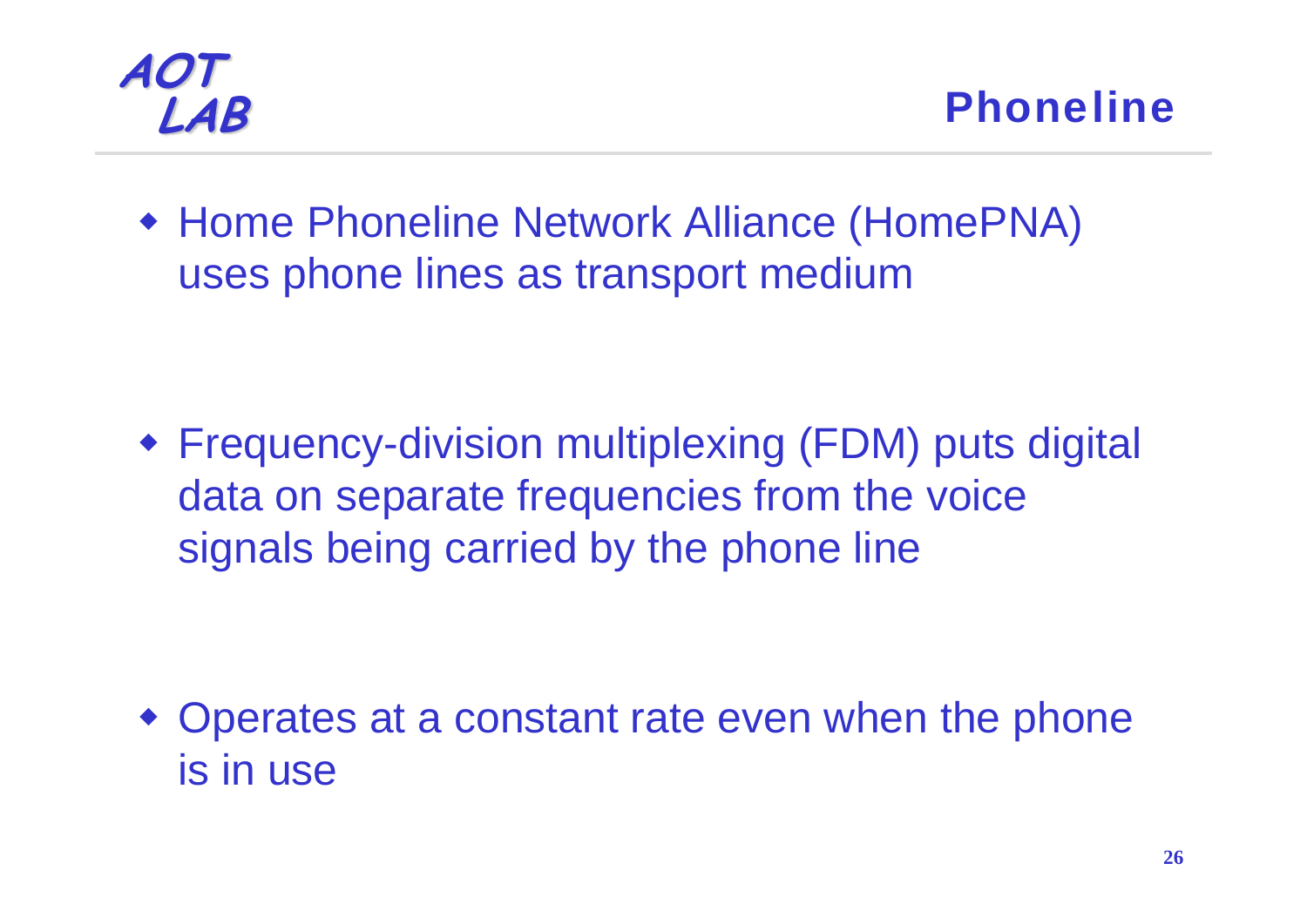#### **LAB** Phoneline

- HomePNA uses different technologies that support Ethernet protocol on phone lines
	- First standard
		- Tut Systems technology (1 Mbps)
	- **Second standard** 
		- Epigram technology (10 Mbps)
	- Third standard
		- Planned (100 Mbps)
- Physical connection between computer and phone line network uses Universal Serial Bus (USB) adapter or HomePNA PCI card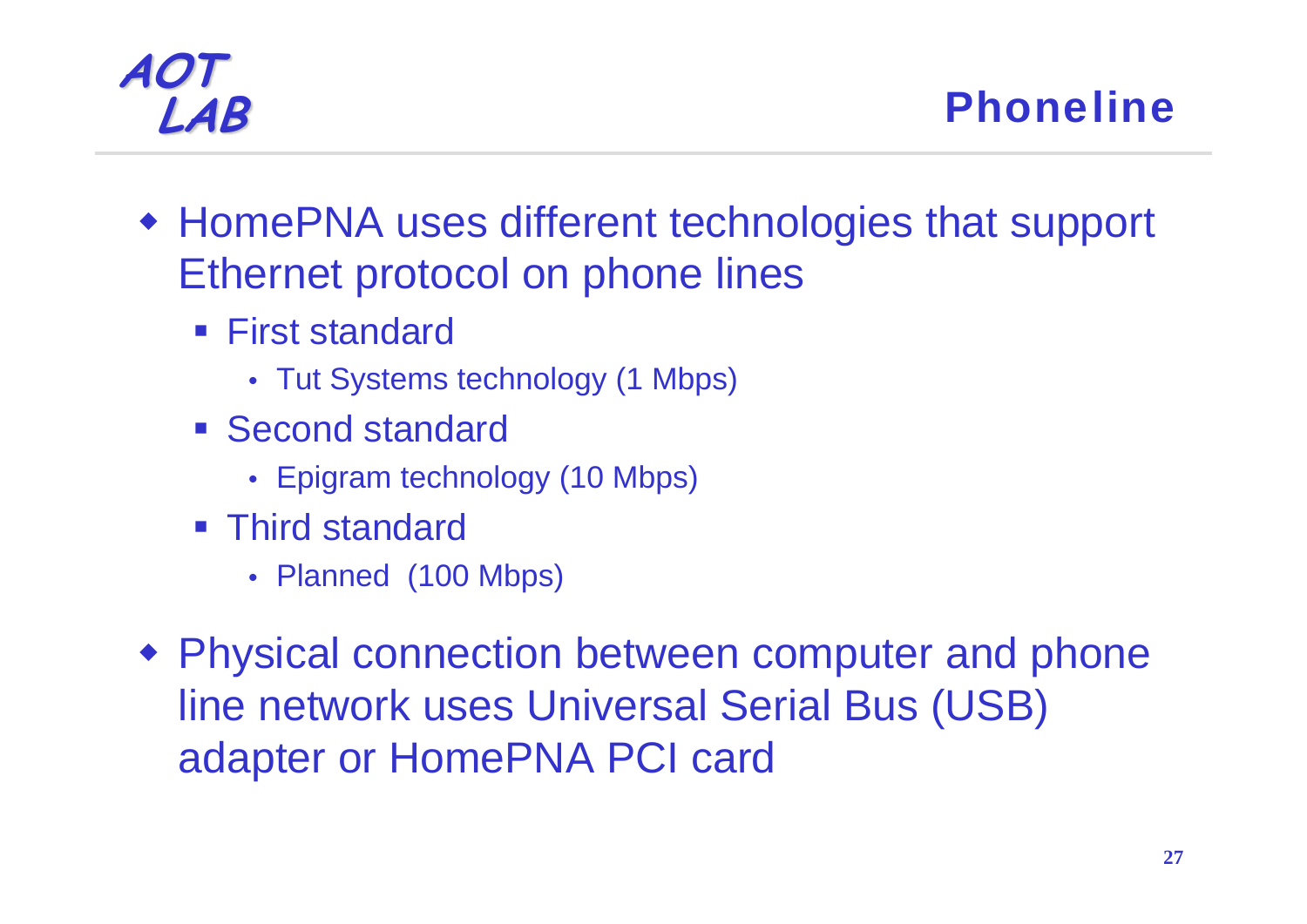**LAB** Phoneline

- Advantages
	- **Cabling is not necessary**
	- **Support TCP/IP and socket API**
	- Moderate cost
- Pitfalls
	- CSMA/CD is not deterministic
		- Phoneline technologies are not appropriate for systems with tight timing deadlines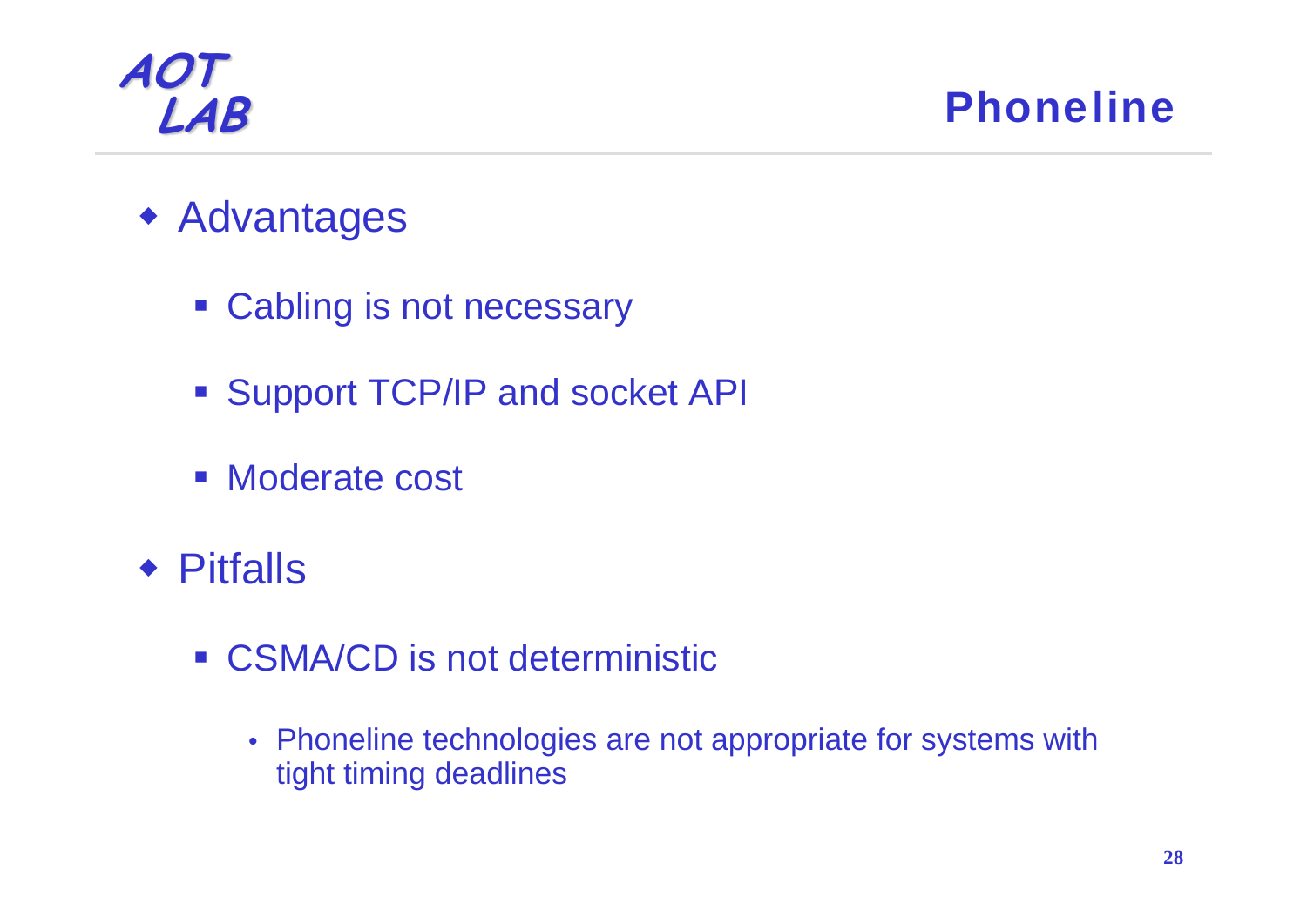- **Intellon's PowerPacket technology uses power line** as transport medium
- Orthogonal Frequency-Division Multiplexing with forward error-correction puts digital data
	- Electrical subsystem frequencies (4.3 20.9 MHz) are split into 84 separate carriers
	- OFDM sends packets of data simultaneously along several of the carrier frequencies
		- Speed and reliability are increased
	- **If noise or a surge in power usage disrupts one of the** frequencies
		- PowerPacket chip will sense it and switch that data to another carrier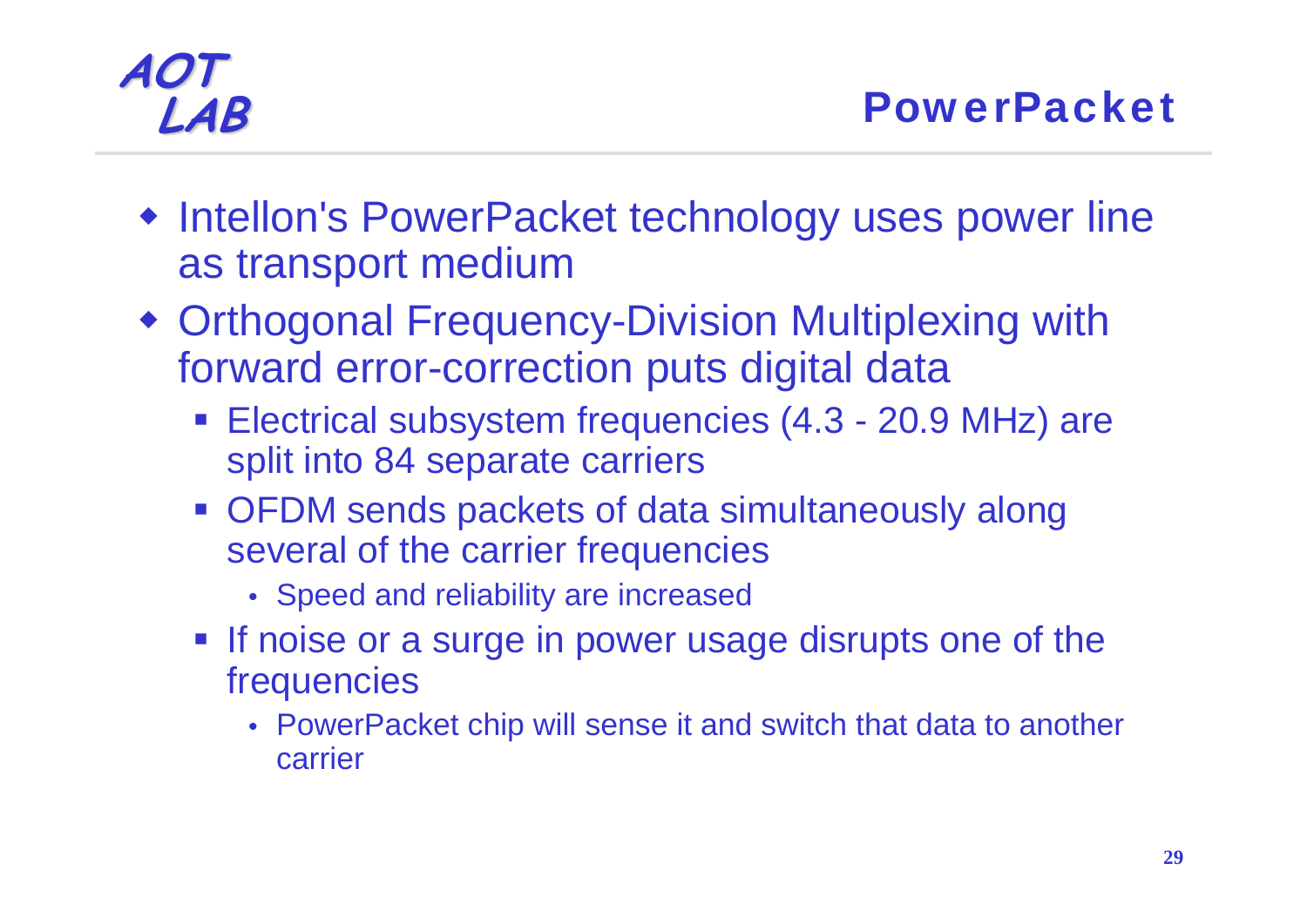- Works independently from line voltage and frequency of power line used
- PowerPacket technology supports Ethernet protocol on power lines
	- First standard
		- Passport technology (350 Kbps)
	- **Second standard** 
		- PowerPacket technology (14 Mbps)
	- Third standard
		- Planned (100 Mbps)
- Physical connection between computer and powerline network uses USB or Ethernet Interface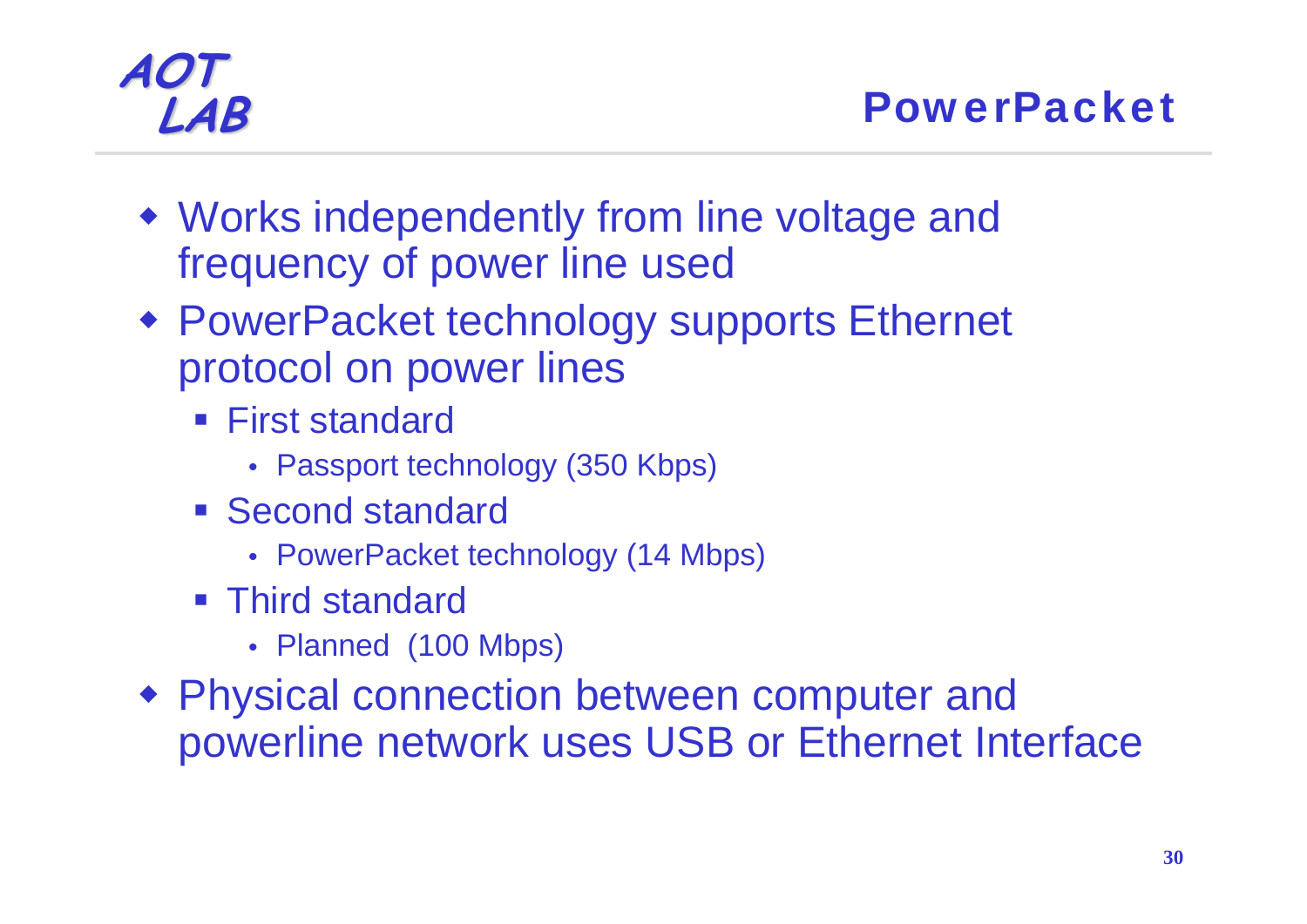**LAB** PowerPacket

- Advantages
	- **Cabling is not necessary**
	- **Support TCP/IP and socket API**
	- Moderate cost
- Pitfalls
	- CSMA/CD is not deterministic
		- PowerPacket technologies are not appropriate for systems with tight timing deadlines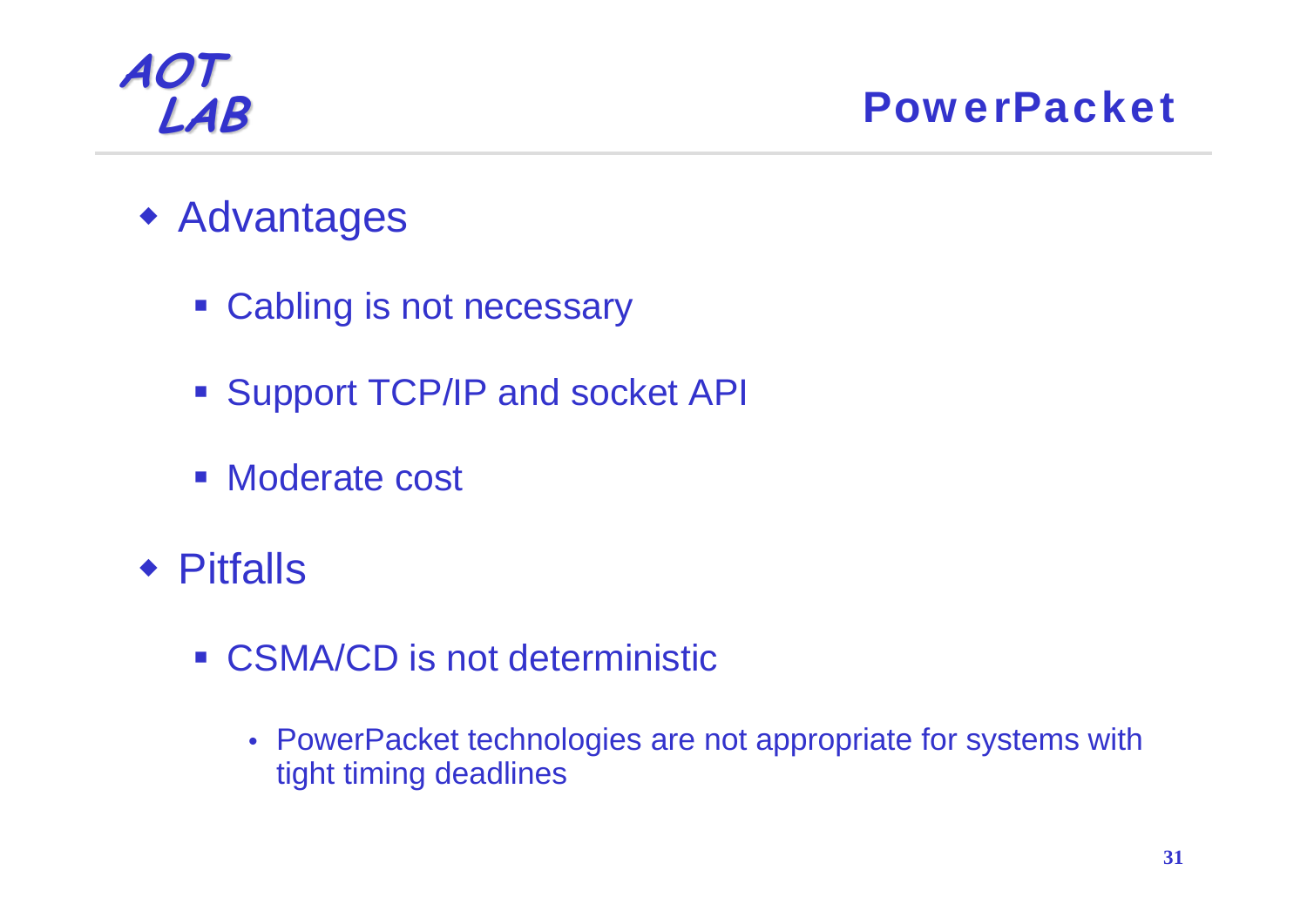

**LAB** IEEE 802.11

- Is the wireless version of Ethernet
	- **Encrypts data to offer an equivalent level of privacy to** insecure wired LAN

- Offers Wired Equivalent Privacy (WEP) security
- IEEE 802.11b supports
	- CSMA/CA
	- PCF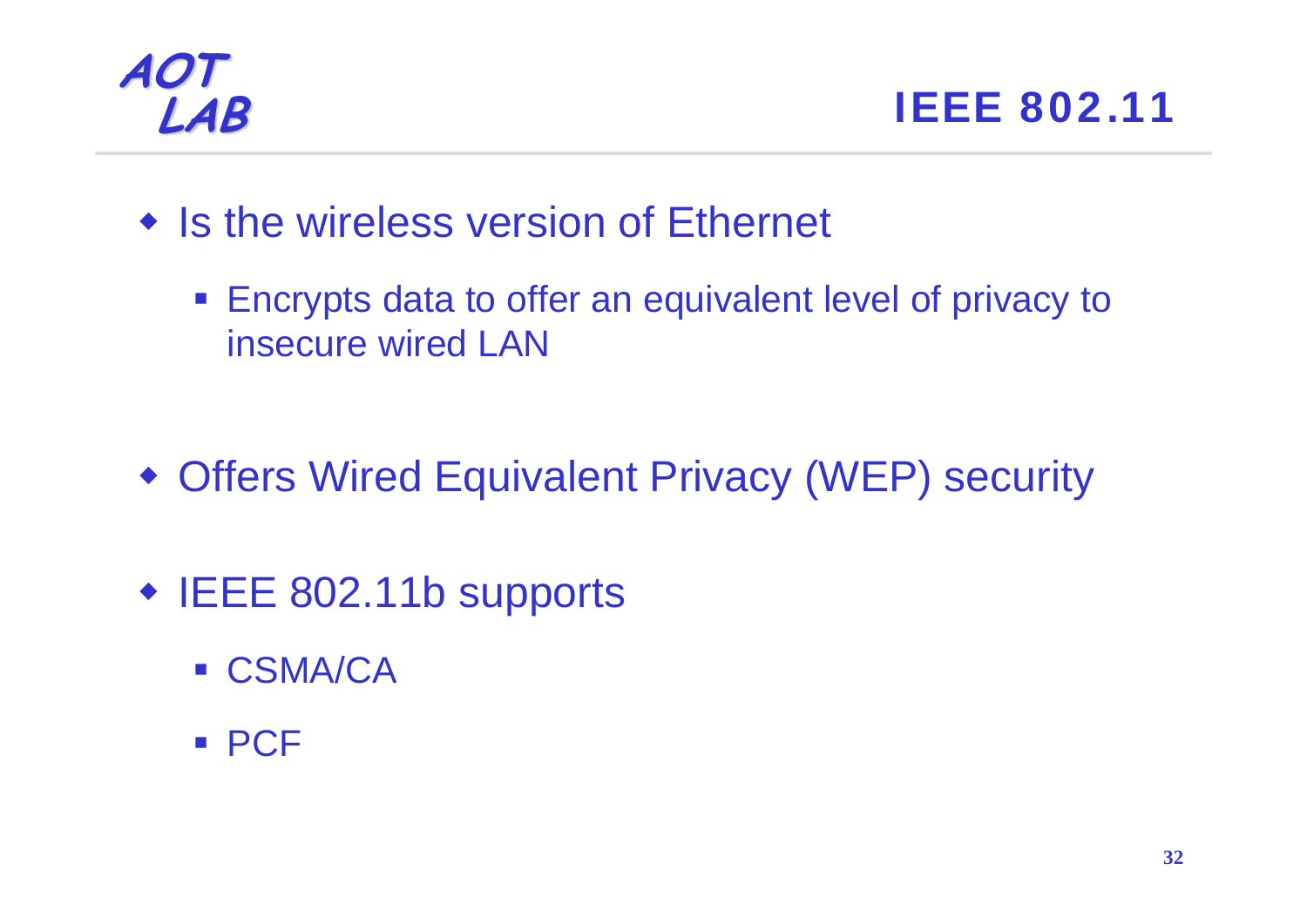



- Point Coordination Function (PCF) offers time critical services
- Point Coordination nodes manage traffic
	- CSMA/CA traffic is blocked
	- **PC** has a list of nodes requiring contention free services
	- **PC coordinates nodes access via polling**
	- **After a certain interval without transmission nodes are** removed from list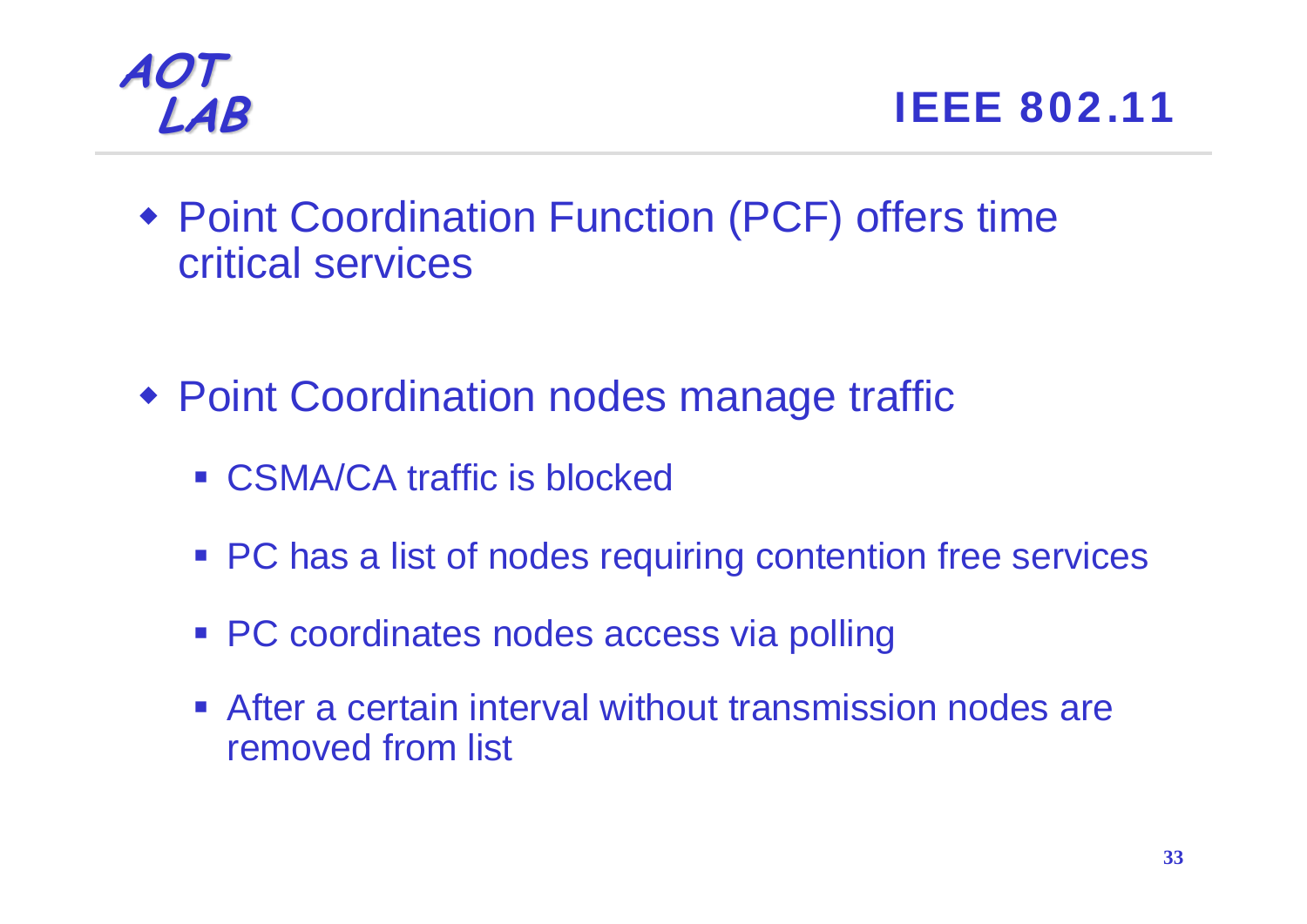**LAB IEEE 802.11** 

- Advantages
	- **Cabling is not necessary**
	- **Support TCP/IP and socket API**
	- **Equivalent level of privacy to insecure wired LAN**
	- Moderate cost
- Pitfalls
	- CSMA/CA is not deterministic
	- $\mathcal{L}^{\text{max}}$ Deterministic traffic control is centralized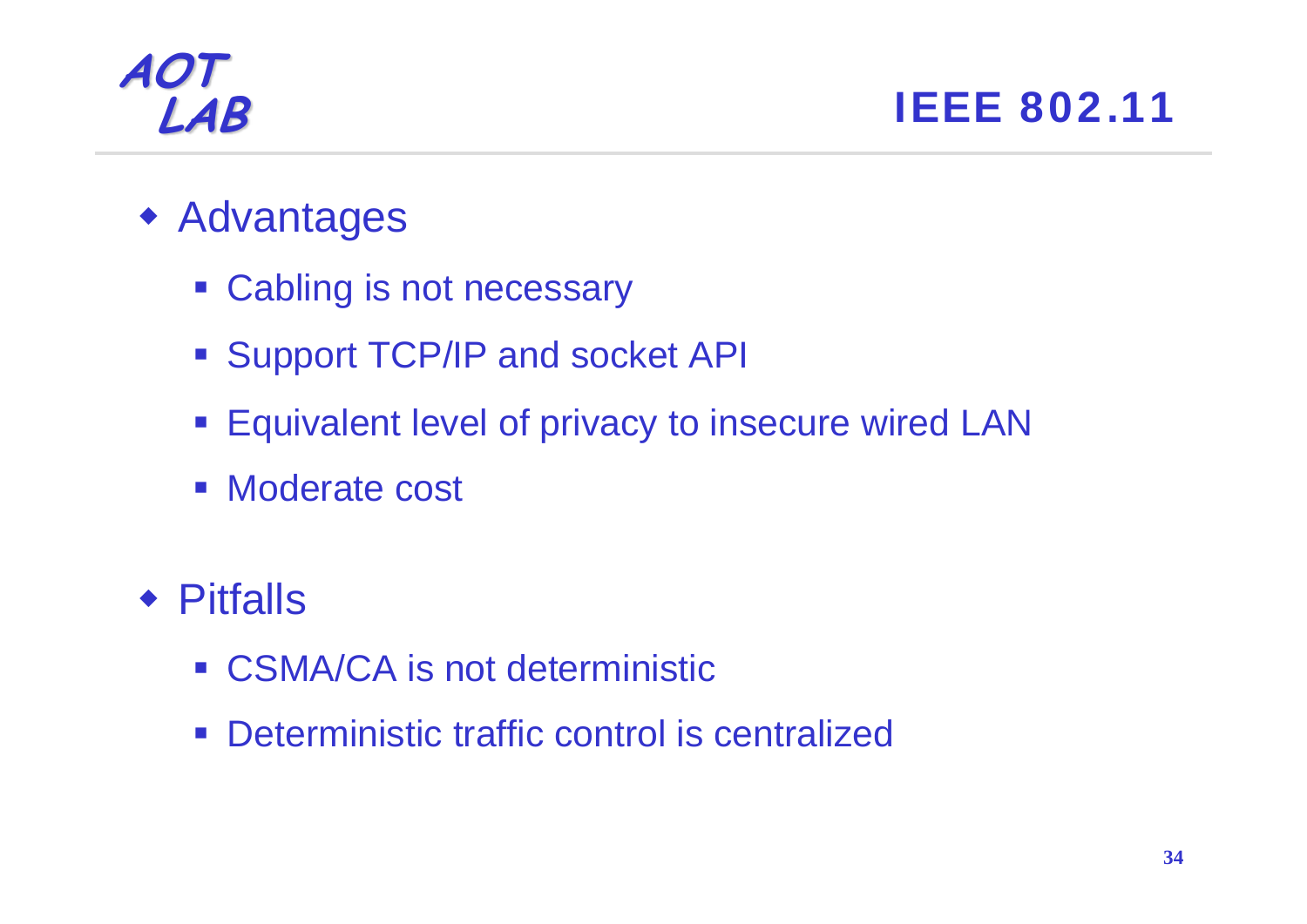**LAB** LonTalk

- Developed by Echelon
	- **Used for a broad variety of applications**
- Different types of transmission medium
	- **Twisted pair, optical fiber, coaxial cable**
	- Powerline
	- Radio
	- **Infrared**
- Operates up to 1.25 Mbps
- Uses small packets
	- Max payload is 229 bytes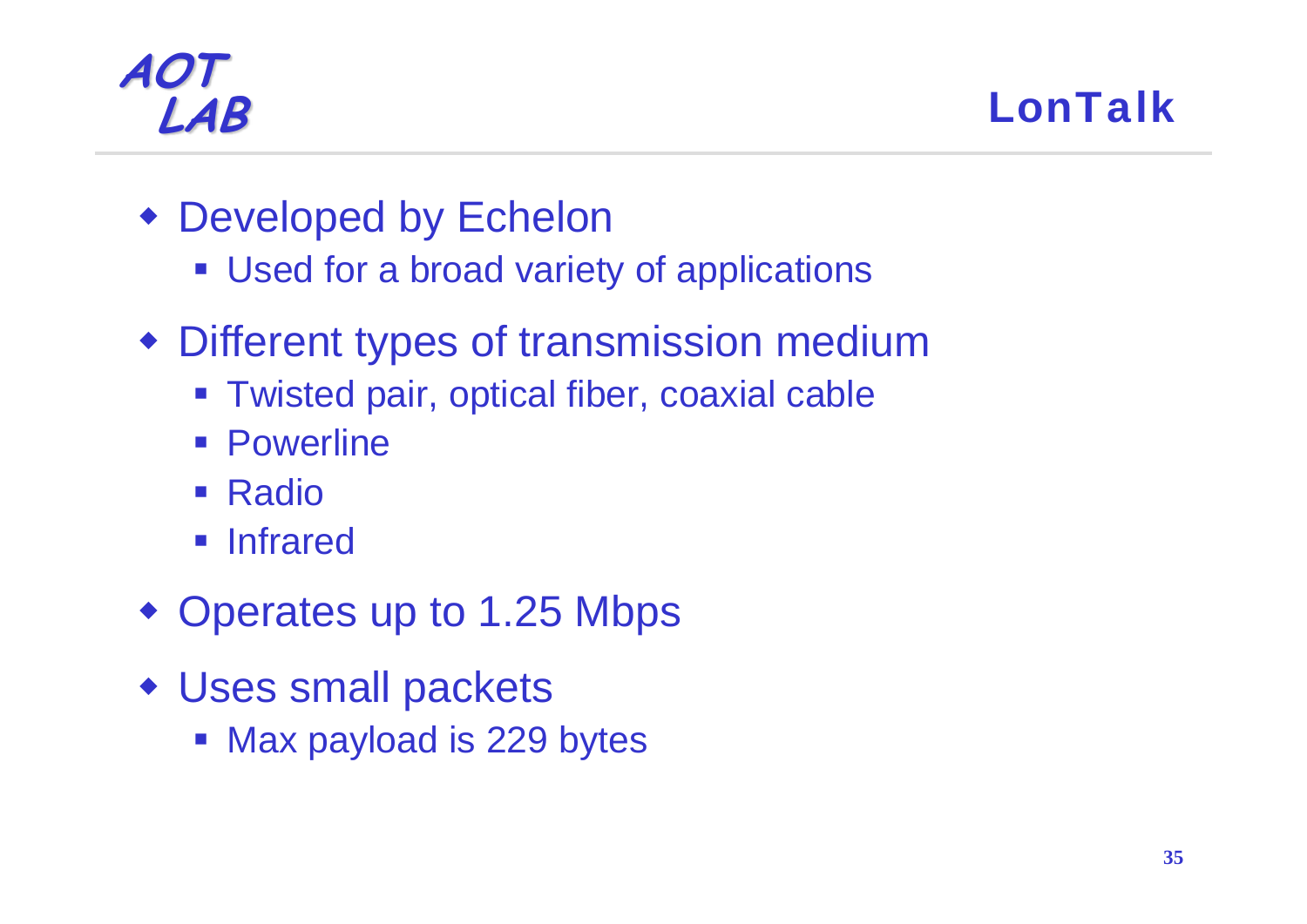**LAB** LonTalk MAC

- MAC is based on CSMA/CA
	- Collisions are possible
	- **Collisions can be reduced by increasing the number of** random slots
- LonTalk MAC predicts the bus traffic
- An optional collision detection circuit aborts communication early when collision is detected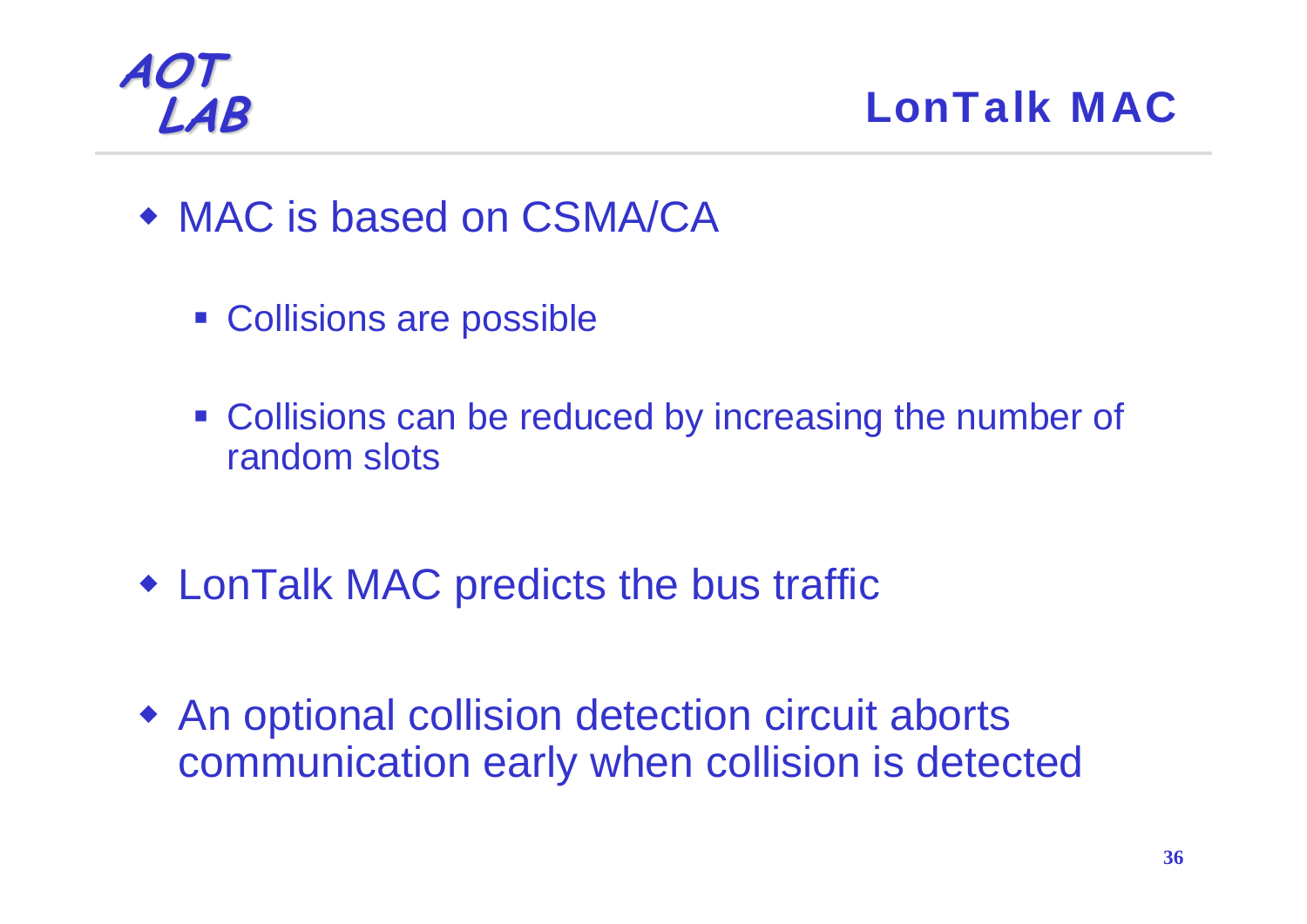**LAB** LonTalk

- Advantages
	- **Different types of communication medium supported**
	- **EX Complete set of communication services**
	- **Low cost**
- Pitfalls
	- CSMA/CA is not deterministic
		- LonTalk is not appropriate for systems with tight timing deadlines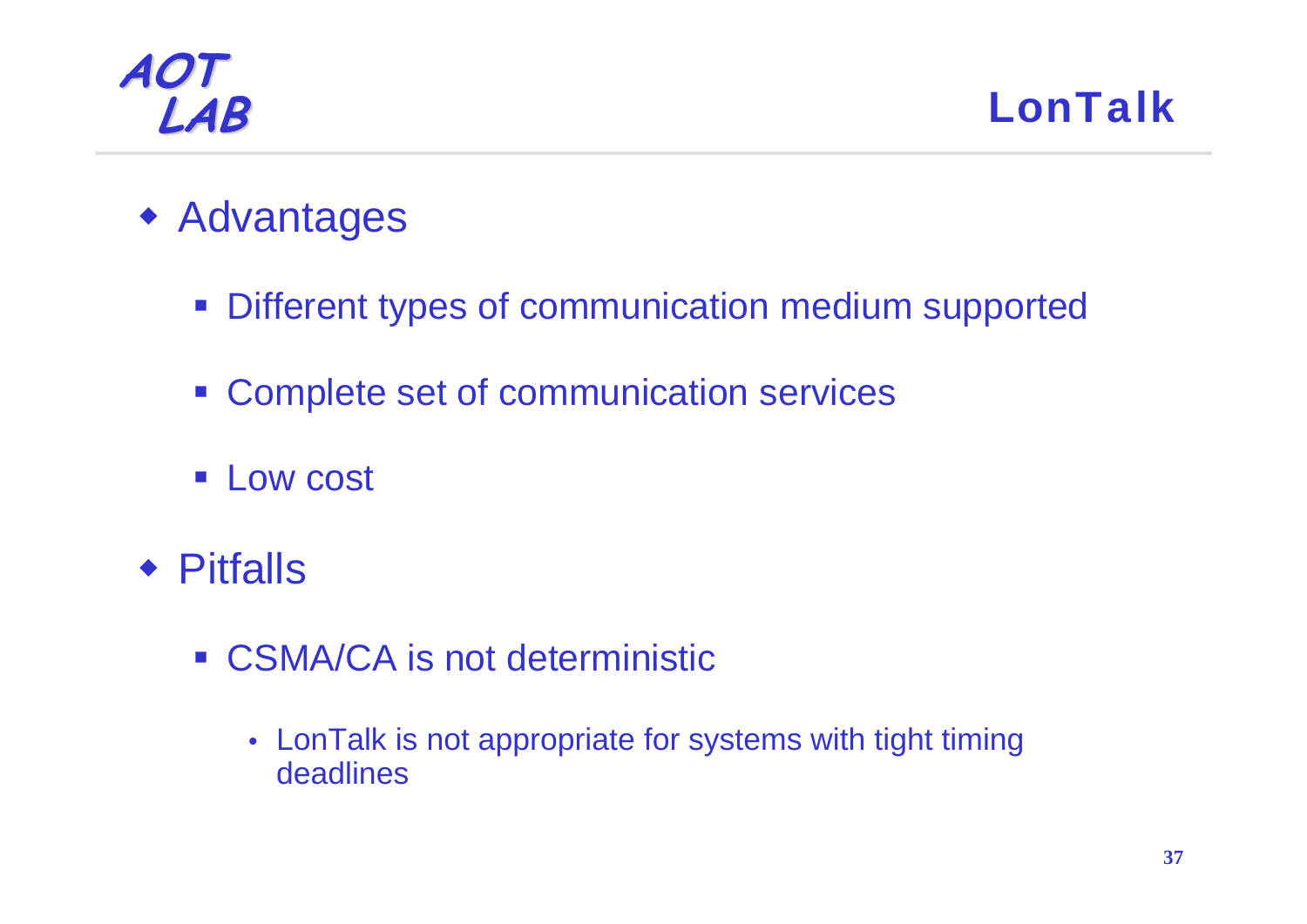



- Controller Area Network (CAN) has been developed by Bosch
	- **Mainly used in industrial control device networks**
- **Transmission medium is twisted pair**
- Operates up to 1 Mbps
- Uses very small packets
	- **Max payload is 8 bytes**
- Errors are automatically detected by CAN controller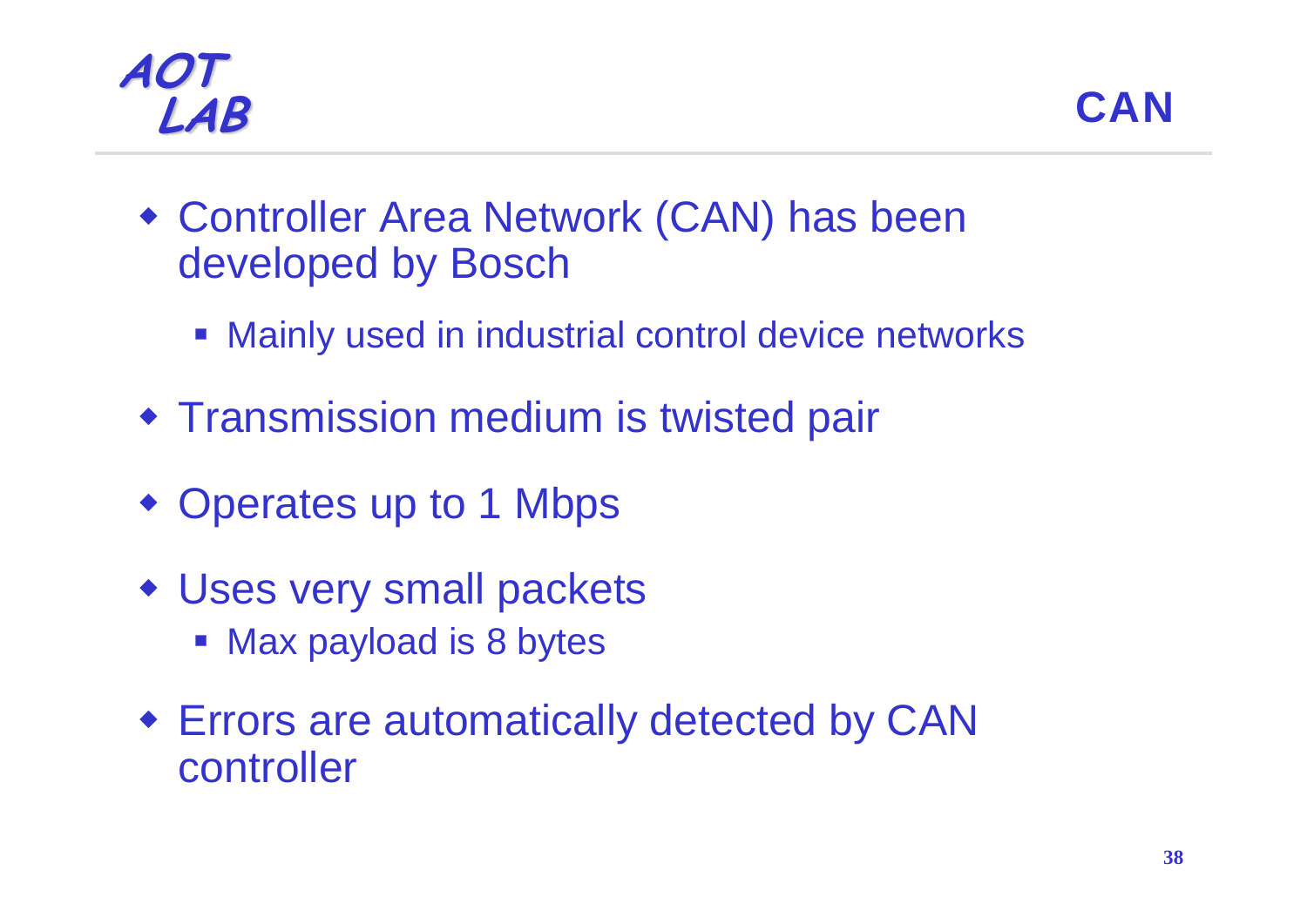

- ◆ MAC is based on CSMA/CD+AMP (Arbitration on Message Priority)
	- Collisions are possible
	- **Higher priority messages is guaranteed to gain bus** access
- Each message is labeled by a 11 bits identifier
	- **Unique through the network**
	- $\Box$  Determines priority of message
		- Lower numerical value means higher priority
- Low bits are always dominant on the bus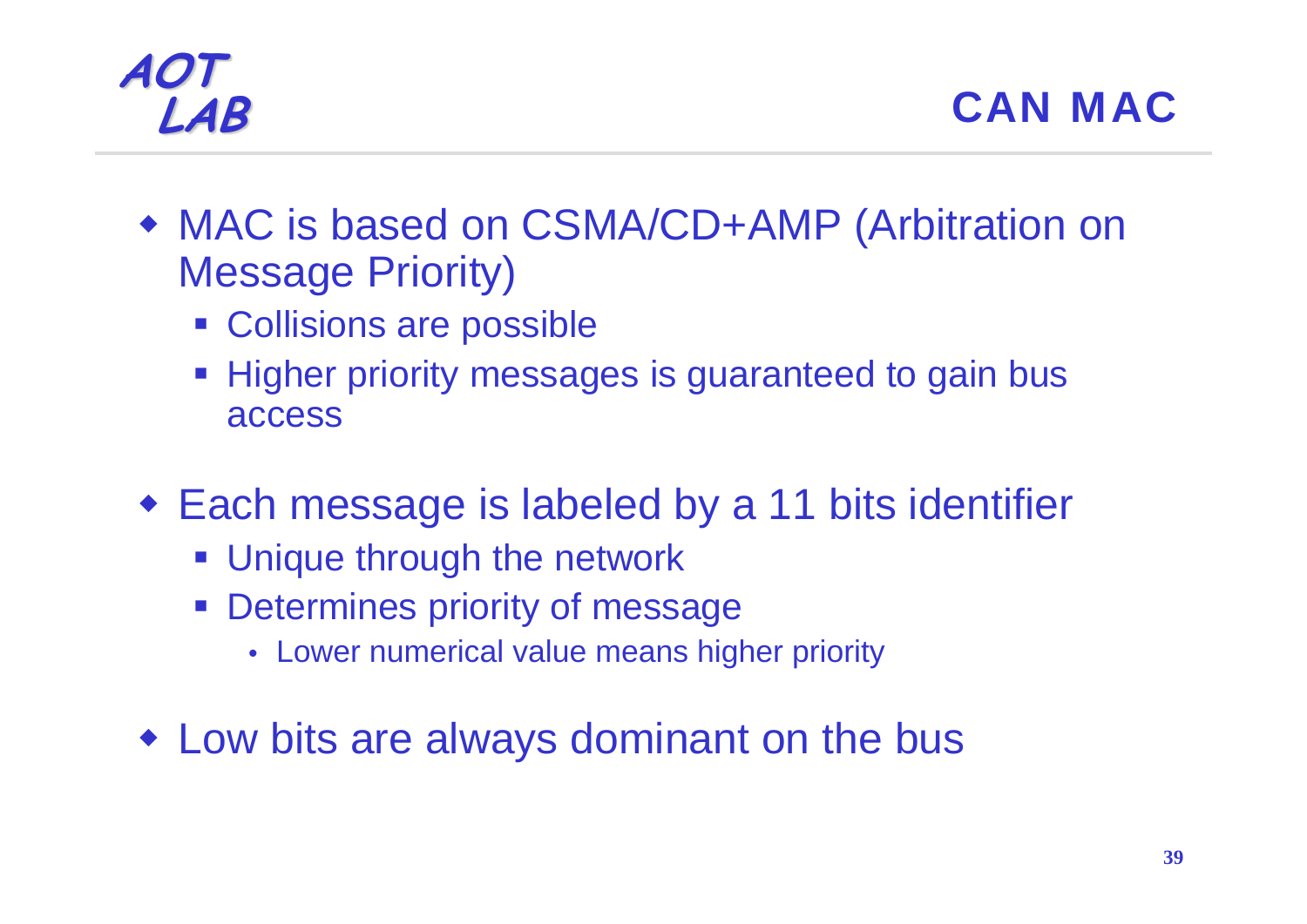

- Two nodes send at the same time a message
	- **Node 1 sends a higher numerical value identifier** 
		- Listens a low bit while sending a high bit
		- Stops transmission
	- Node 2 sends a low numerical value identifier
		- Listens its message identifier
		- Completes message transmission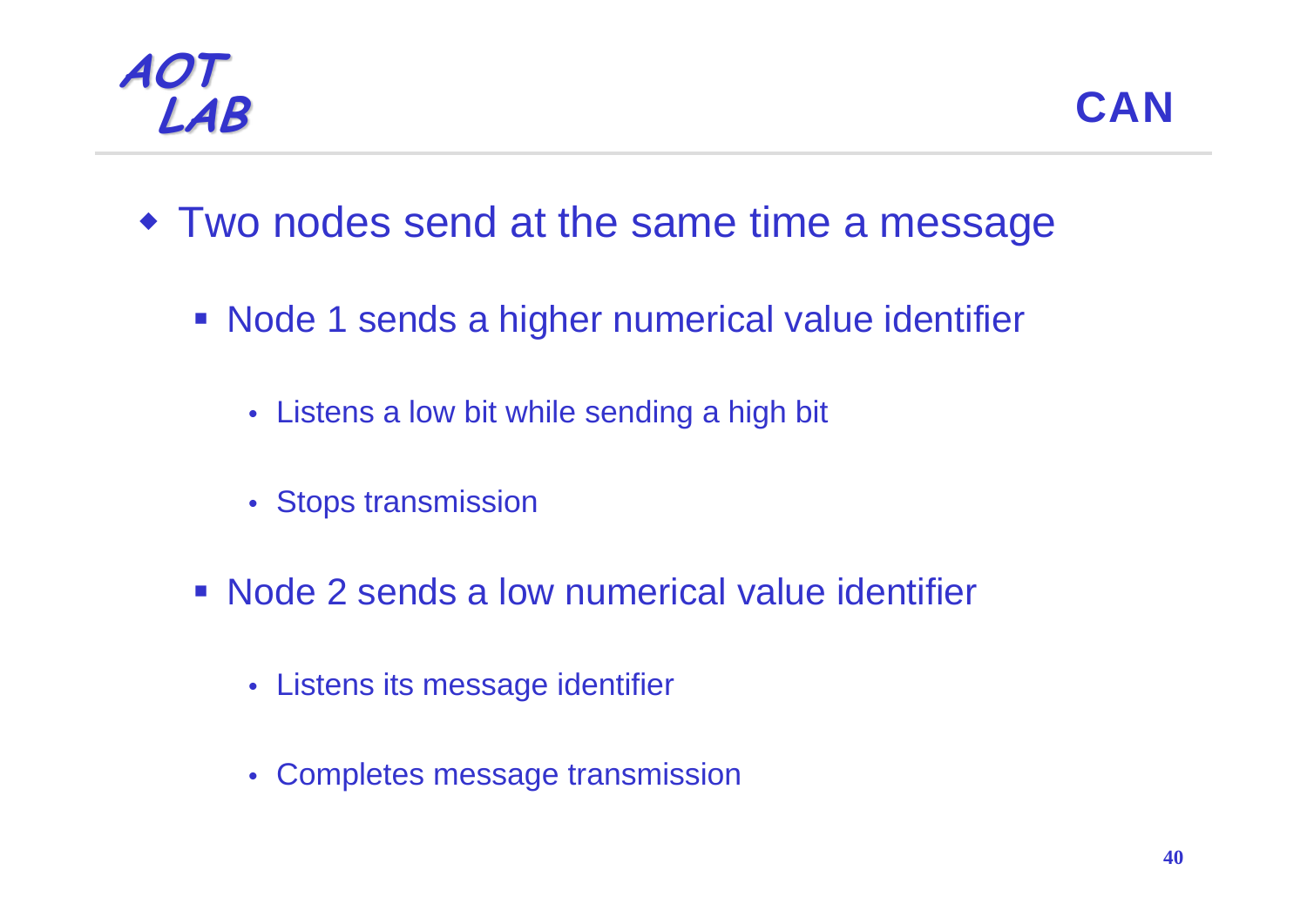#### **AOT LAB** CAN

#### Advantages

- Fast, deterministic, prioritized performance with short messages
- Very reliable for error detection and fault confinement
- **Low cost**
- Pitfalls
	- **High speeds are only supported for short busses** 
		- 500m for 125 Kbps, 100m for 500 Kbps and 50m for 1 Mbps
	- **EXA** Limited set of network services
		- Additional services can be costly and tricky to implement
	- **Some applications require electrical isolation between** bus and nodes
		- Hardware isolation makes the interface more expensive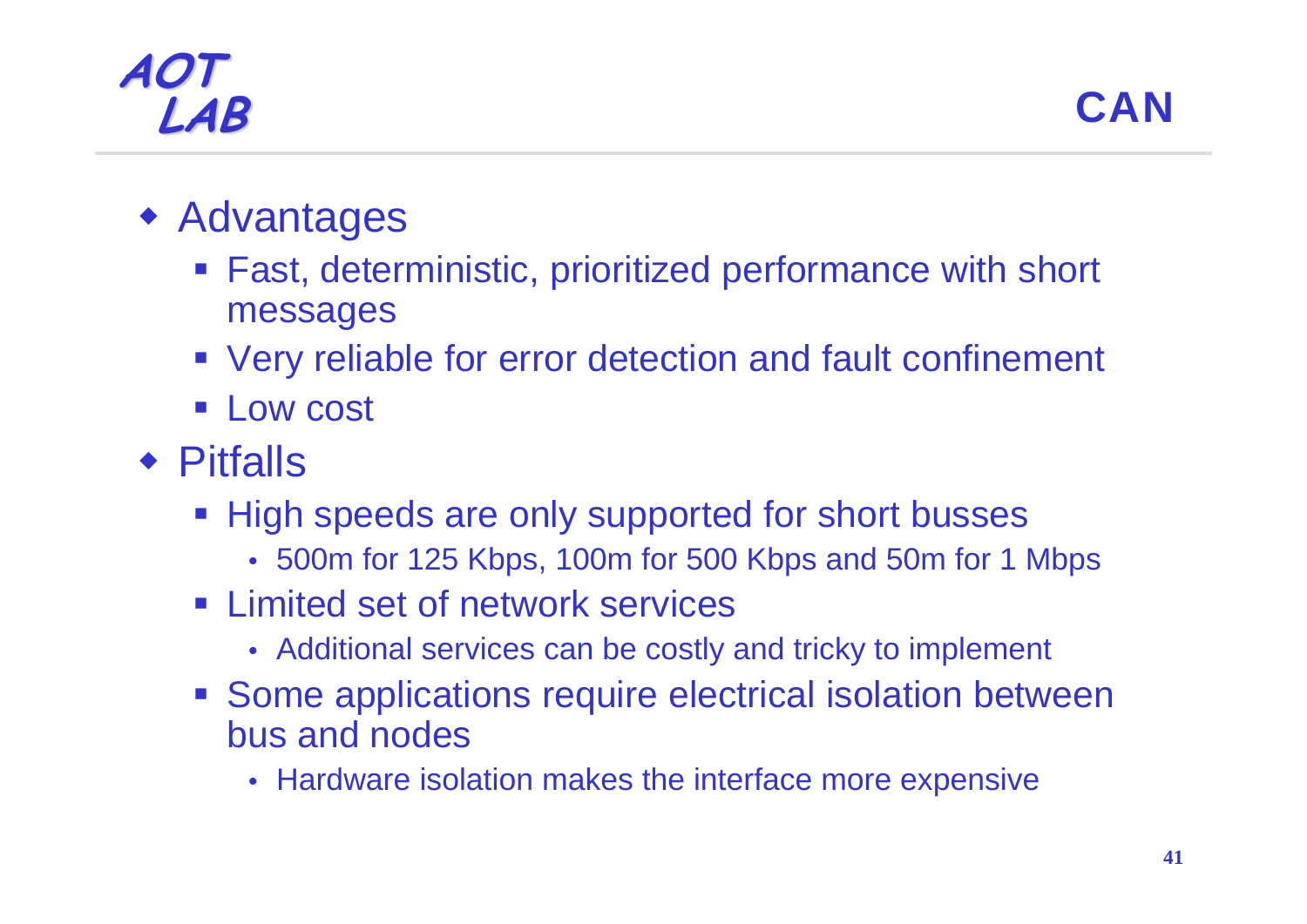**LAB** FireWire

- Developed by Apple Computer
- Mainly used for multimedia applications
- Standardized as IEEE-1394
- Transmission medium is a three-twisted pair shielded cable
	- Two for data, one for power
- Bus based on point-to-point links between devices
- Operates up to 400 Mbps
- Uses medium size packets
	- Typical payload is 2K bytes
- Synchronous and asynchronous data transfers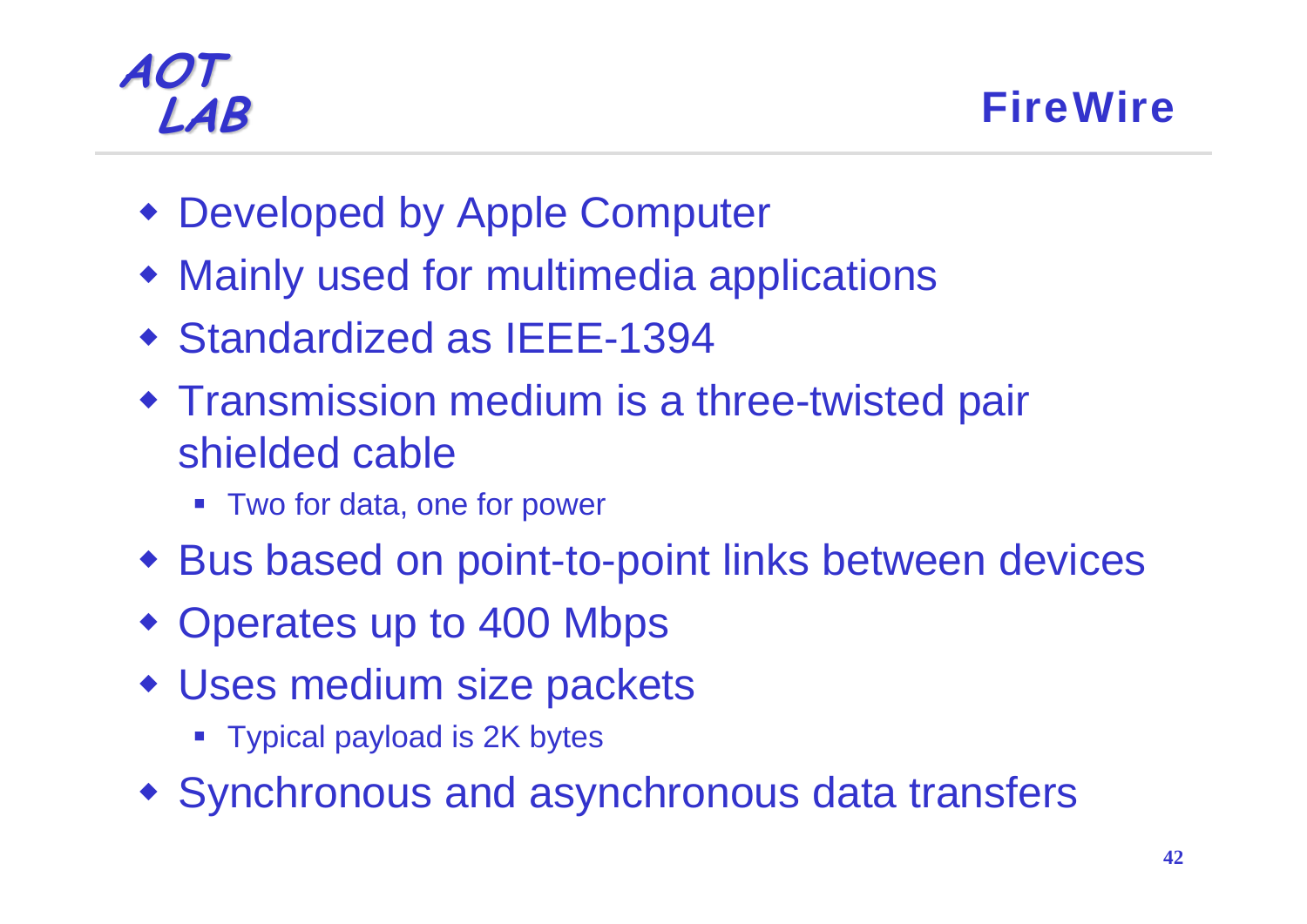**LAB** FireWire

- Nodes are configured as logical tree
- **Time is divided in cycles**
- Each node can send a synchronous packet once a cycle
- Root node performs arbitration
	- **Nodes send requests to their parent node**
	- Node are enabled in an order depending on the distance from root node
- Remaining cycle time is dedicated to asynchronous traffic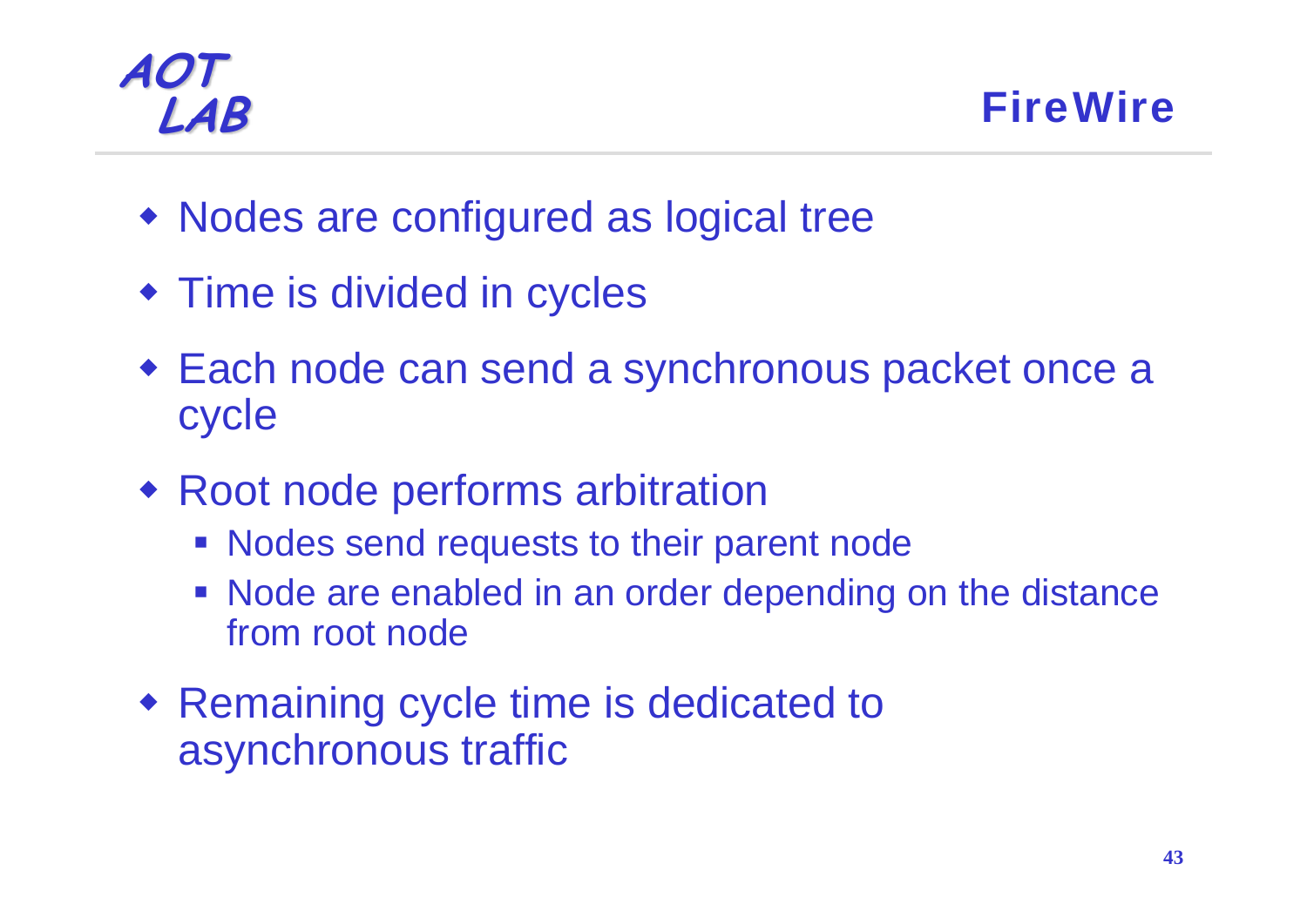- Root node performs the same kind of arbitration used for synchronous
- Nodes can send more than one packet
	- Nearest nodes might always win the arbitration
	- **Nodes use fairness interval**
- Nodes sending an asynchronous packet
	- **Clear their arbitration enable bit**
	- Wait for fairness interval deadline without traffic
	- **Reset their arbitration enable bit**
	- Try to get the bus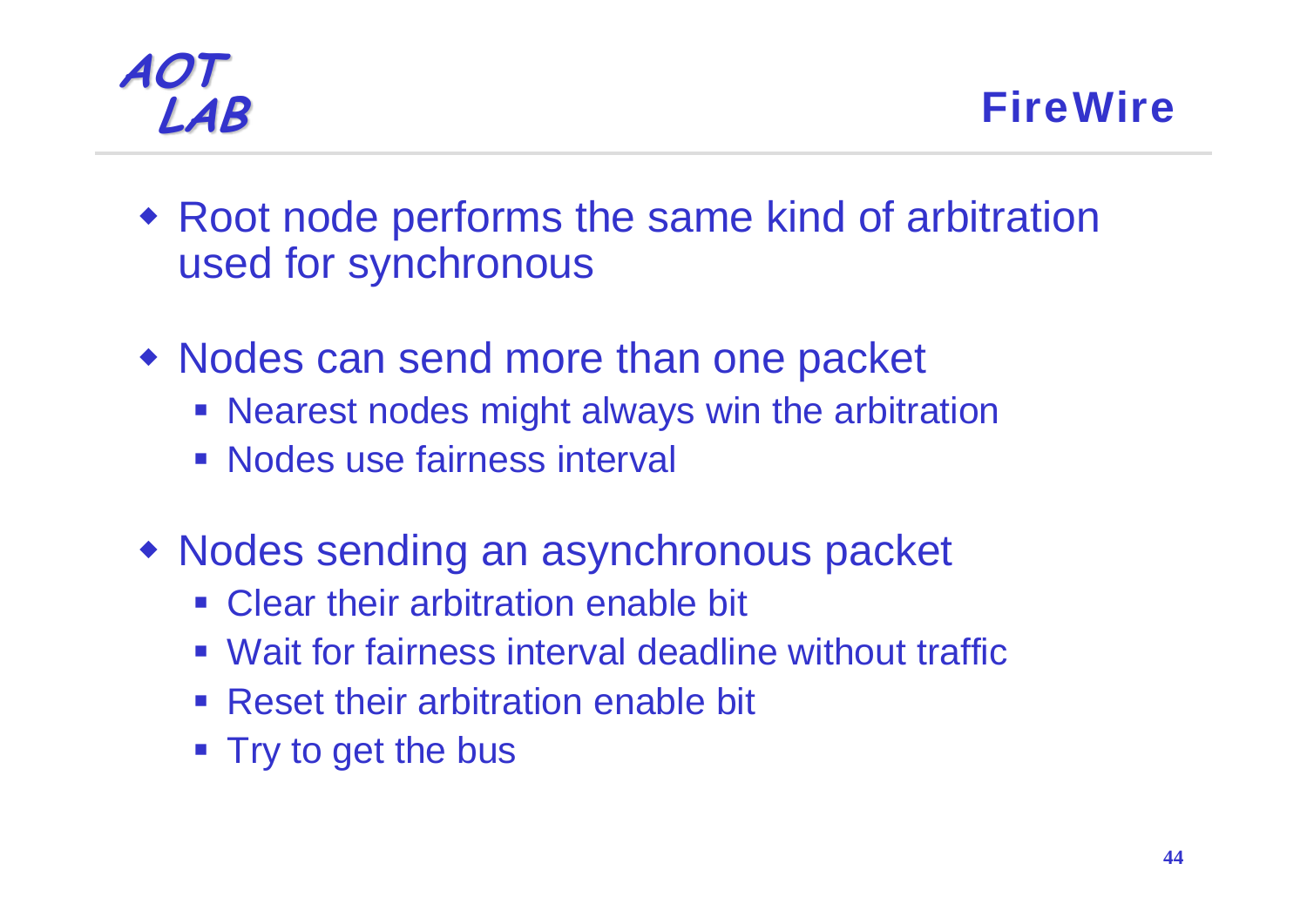

**FireWire** 

- Advantages
	- **Extremely fast, deterministic, performance**
	- Moderate cost
- Pitfalls
	- Short distance between adjacent devices (~4,5 m)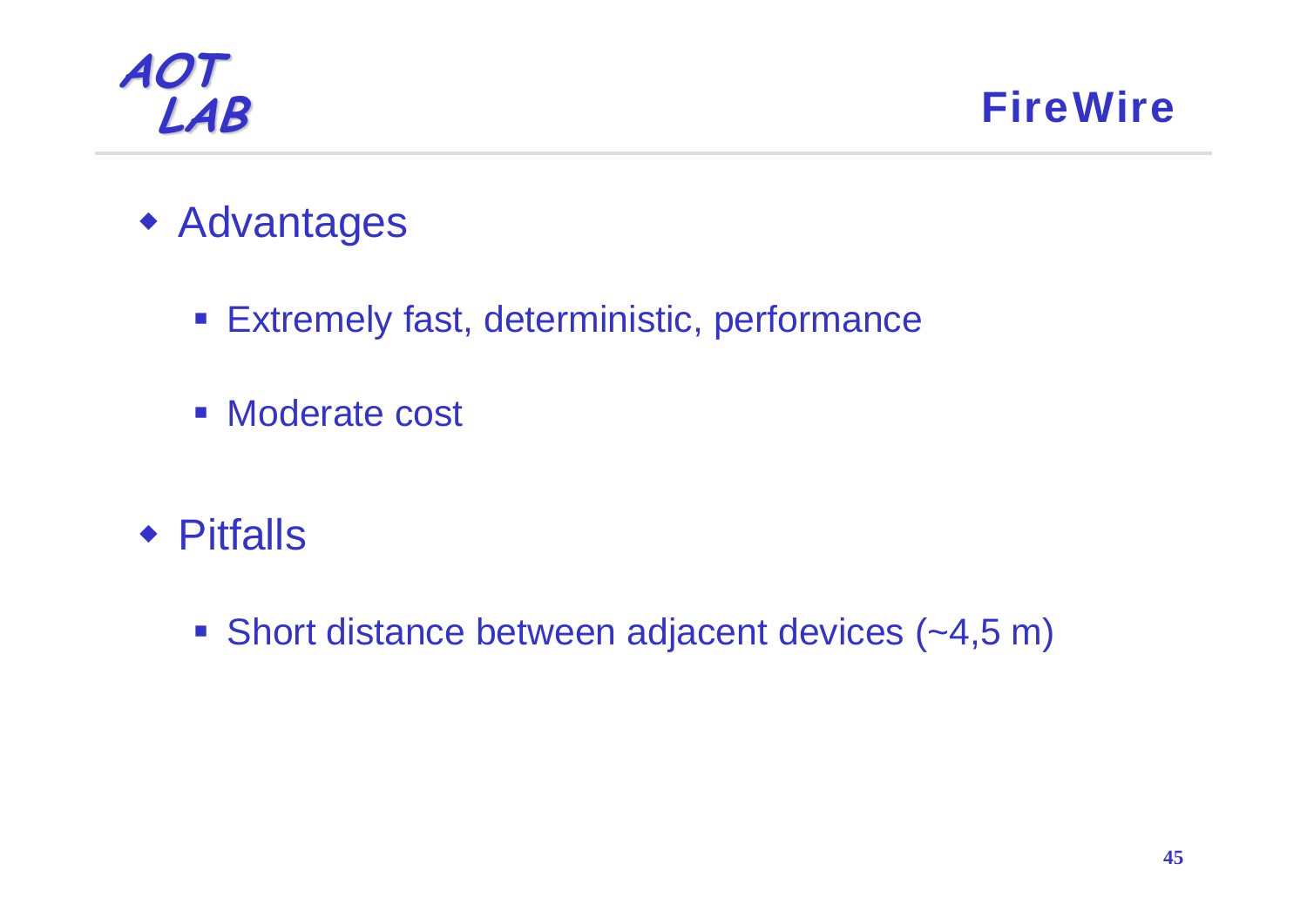#### **AOT LAB** IrDA

- Infrared Direct Access (IrDA) is a standard for devices to communicate using infrared light pulses
- All remote controls use this standard
	- **Figure 10 Fernote from one manufacturer can control a device from** another manufacturer
- Infrared light use constraints devices to be in direct line of sight with each other
- All remote controls communicate with a master device
- Remote controls communicate on master request
- Operates up to 4 Mbps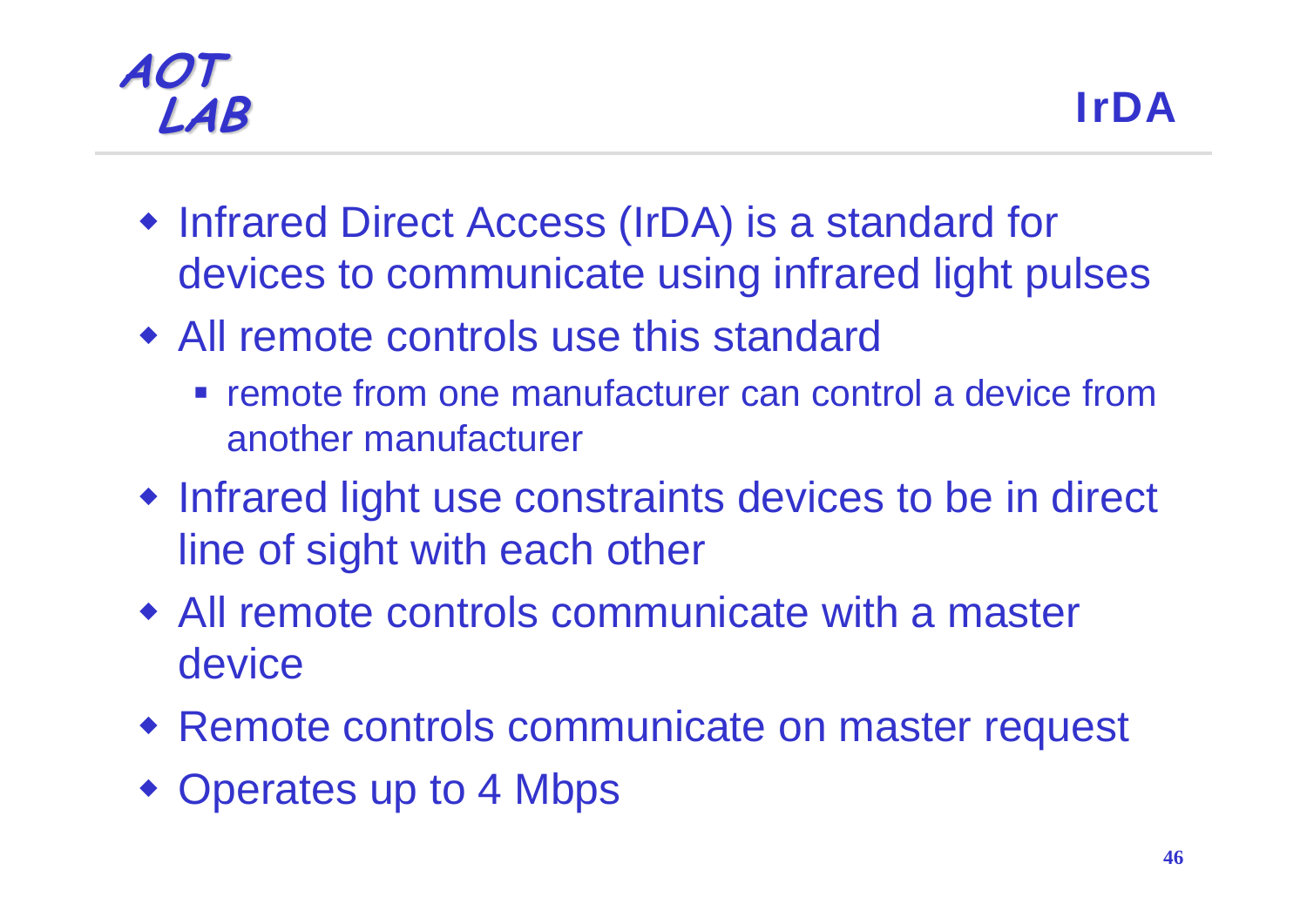#### **AOT LAB** IrDA

#### Advantages

- **Cabling is not necessary**
- **Example 1 Largely used** 
	- All remote control use this standard
- **ELow/moderate cost**
- Pitfalls
	- **Short distance between adjacent devices** 
		- Few meters
	- **Devices must to be in direct line of sight with each other** 
		- At least an access point for room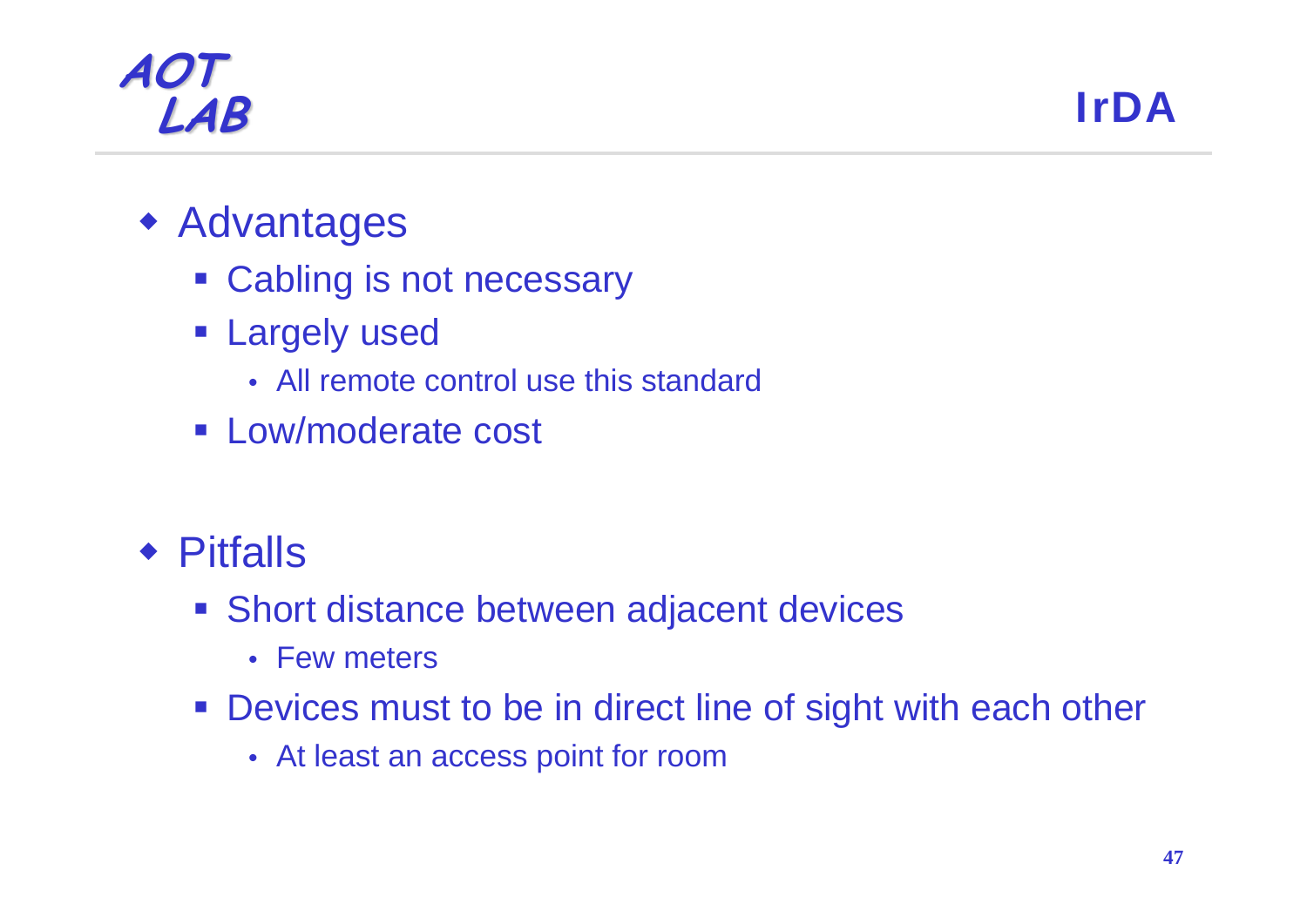



- Bluetooth technology is a short range radio interface
	- **Same purpose of infrared technology**
	- **Does not require line of sight**
- Operates at 2.4 GHz up to 1 Mbps
- Bluetooth network is called piconet
- Two types of data transfer
	- **Synchronous connection oriented (SCO) link**
	- **Asynchronous connection-less (ACL) link**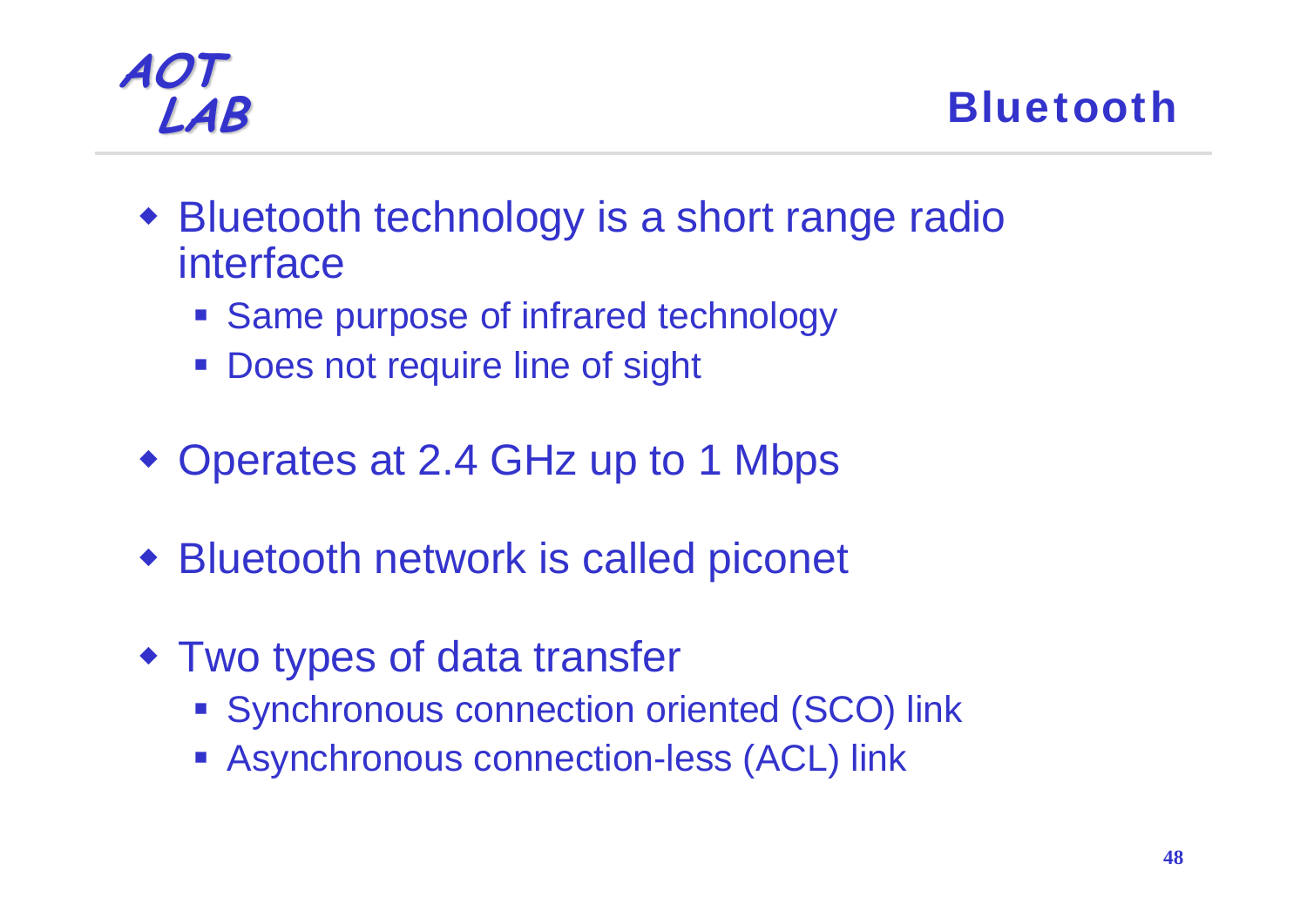**LAB** Bluetooth

- A piconet has a master and up to seven slaves
	- Master transmits in even time slots
	- **Slaves in odd time slots**
- Master reserves a set of slots for SCO links
- Slots not reserved for SCO links can be used for ACL links
	- **One master and slave can have a single ACL link** 
		- point-to-point (master to one slave)
		- broadcast to all the slaves
	- **ACL slaves can only transmit when requested by master**